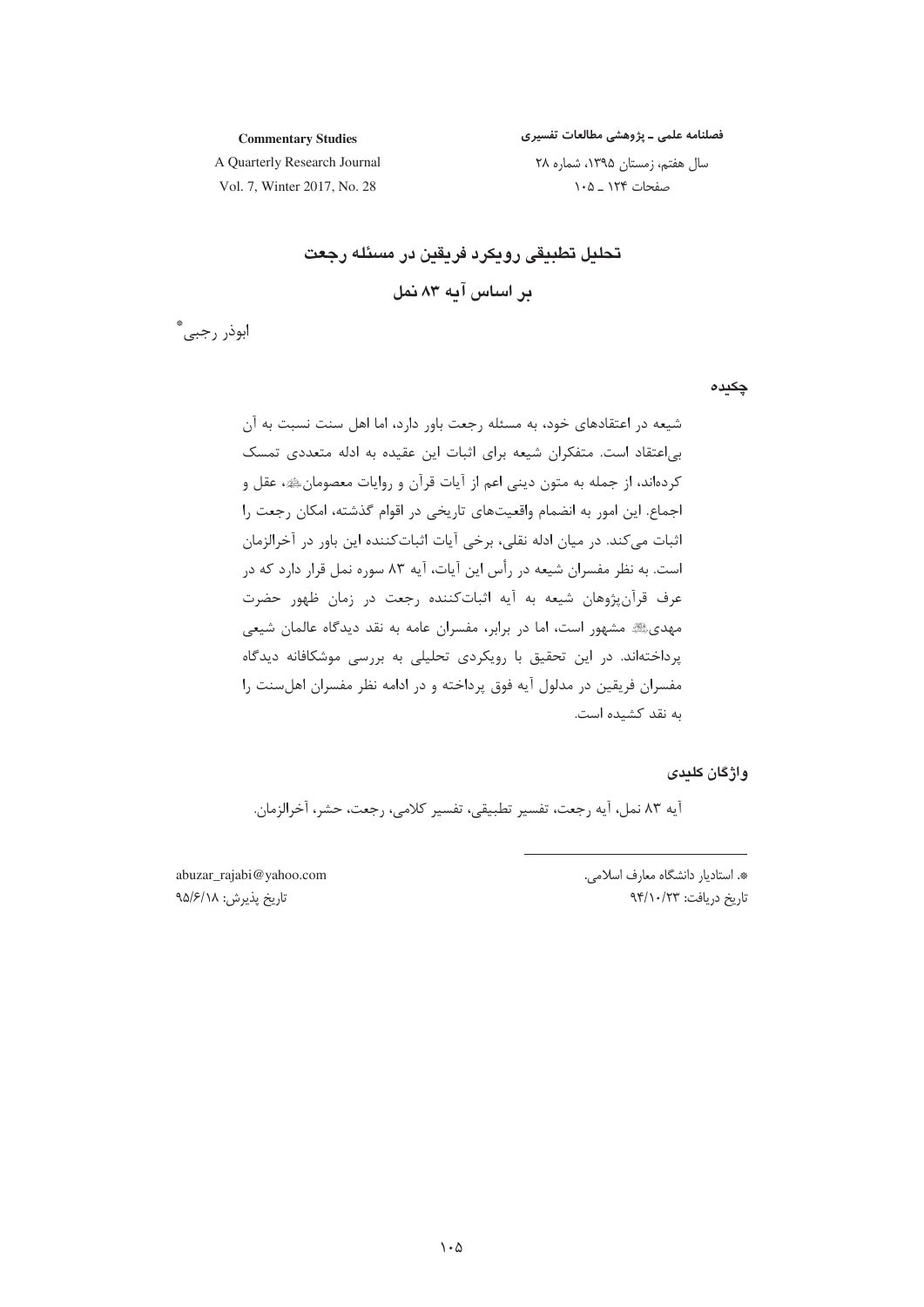### طرح مسئله

در میان عقاید و باورهای دینی، پارهای از امور مورد اختلاف متدینان به یک دین است. این امر شواهد متعددی در ادیان توحیدی و ازجمله اسلام دارد، از مواردی که میان مذاهب اسلامی مورد اختلاف واقع شده و تلقی یکسانی درباره آن وجود ندارد، مسئله رجعت است. از زمان شکل گیری دین مبین اسلام تا به امروز این امر مورد بحث متفكران اسلامي واقع شده است. شيعيان قائل به آن و در برابر اهل سنت منكر آن هستند. عمده شبهات مربوط به این مسئله نیز از سوی عالمان اهلِسنت مطرح شده و متفکرین شیعی از گذشته تا به امروز با آثار متعددي با عنوان «اثبات الرجعه» در جهت پاسخ\$ويي به اين شبهات برآمدهاند. افرادي مانند فضل بن شاذان، حسن بن يوسف بن مطهر حلي، حسن بن سليمان بن خالد حلي، محمدباقر مجلسي، محمد بن حسن حرعاملي، أقا جمال خوانساري، حسن بن عبدالرزاق لاهيجي، محمدرضا طبسي نجفي به نگارش كتابهايي درباره رجعت دست زدهاند. در دوره معاصر نیز این مسئله مورد غفلت عالمان شیعی واقع نشده و با غالبهای مختلفی همچون کتاب، مقاله، پایان نامه به طرح و پاسخ شبهات مخالفان در این زمینه پرداختهاند.

ضمن اينكه متكلمان شيعي مانند شيخ مفيد (مفيد، ١٤١٣: ٧٨ ـ ٧٧)، سيد مرتضى (سيد مرتضى، ١۴٠۵: ١ / ٣٠٢) شيخ صدوق (صدوق، ١۴١۴: ٤٠٠ همان، ١۴٠۴: ٣ / ۴۵۸)، مظفر (مظفر، ١٣٨٧: ٨٠) و جعفر سبحاني (سبحاني،١٤٢٣ الف: ٤ / ٢٨٩؛ همان، ١٤٢٣ ب: ۶ / ٣۵٢) به تناسب در آثار مختلف خود به مسئله رجعت اشاره داشتهاند.

به باور متفکران شیعی این عقیده از مسلمات اعتقادی است و ادله متعدد عقلی و نقلی و تاریخی این امر را اثبات می کند. (بنگرید به: مظفر، ۱۳۷۸: ۸۱؛ سبحانی، ۱۴۲۳ الف: ۴ / ۲۸۹)

در برابر این دیدگاه متفکران اهلسنت رجعت را از باورهای انحرافی شیعه دانسته و با آن مخالفت کردهاند. ابناثیر در باب رجعت میiویسد: «رجعت در ایام جاهلیت مذهب قومی از عرب بوده و گروهی از مسلمین و اهل بدعت و هوی و هوس هم به آن قائل بودهاند که از جمله ایشان از رافضهاند و میگویند: مرده به دنیا برمی گردد و در دنیا زنده میشود، همانطور که سابقا زنده بود». (ابن اثیر،۱۳۶۴: ۲۰۲ / ۲۰۲)

نکته مهمی که نباید از نظر دور داشت اینکه مسئله رجعت باور مشترک میان شیعیان و غالیان نیز به حساب میآید. بسیاری از غالیان مرگ رهبران خویش را انکار کرده و مدعی بازگشت آنان در آیندهای نزدیک یا قبل از قیامت بودهاند. (حاجی زاده، ۱۳۹۴: ۷۲) بنابراین در تحلیل مسئله رجعت باید با ظرافت برخورد شود تا باور مسلم شیعی با آنچه غالیان مطرح می کنند، در نیامیزد.

طرح مسئله رجعت با رویکردهای مختلفی می تواند صورت گیرد. در این تحقیق اثبات این مسئله با توجه به آیه ۸۳ سوره نمل مطرح می شود و نظرات مفسران فریقین در این باب دنبال و تحلیل می گردد.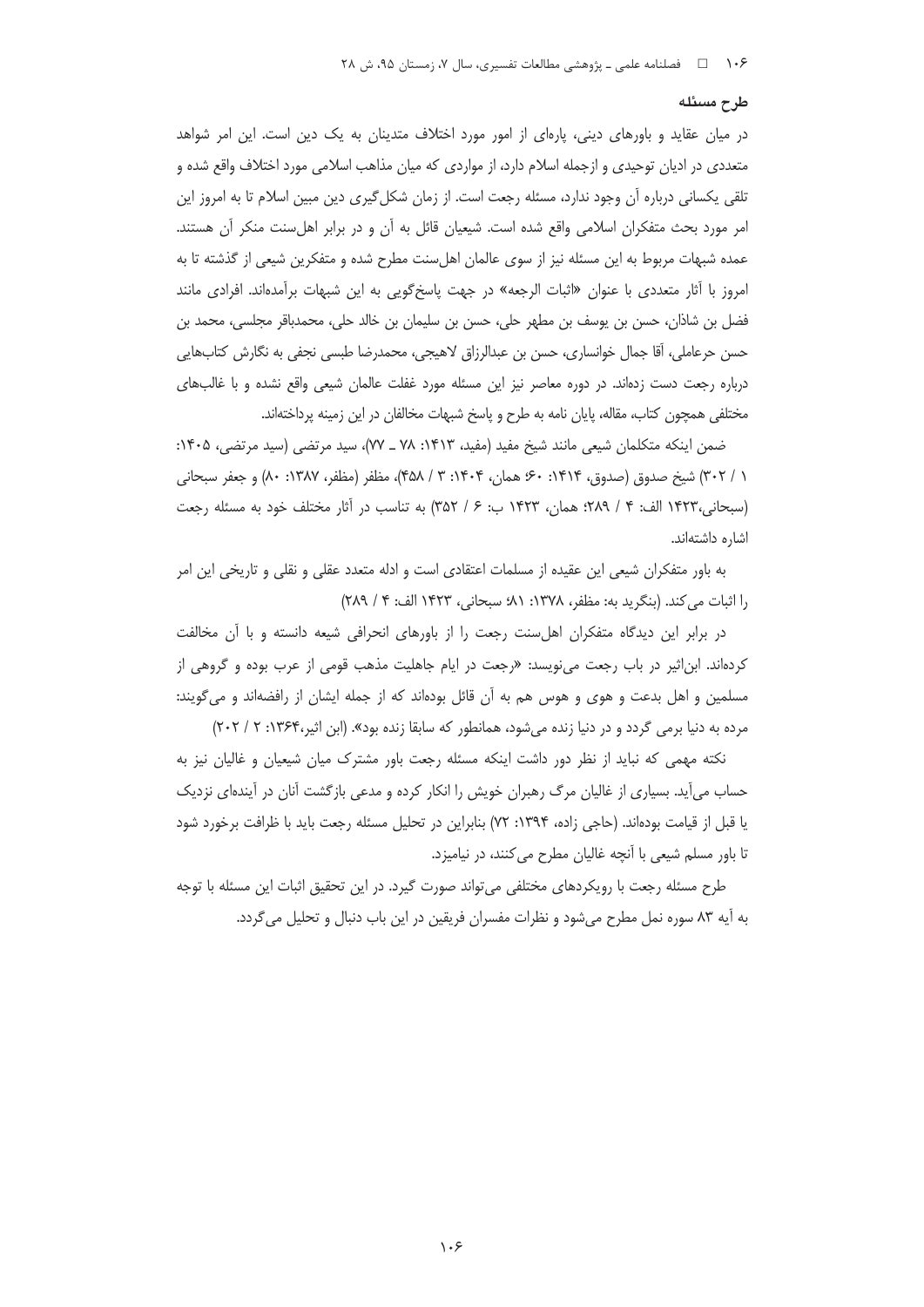مفهوم شناسي رجعت

الف) از نظر لغوى

رجعت مصدر مره<sup>٬</sup> از ماده «رجع» بهمعنای یکبار بازگشتن است. غالب واژهشناسان درباره معنای رجعت دیدگاه مشترکی دارند. جوهری چند معنا برای آن ذکر میکند که یکی از این معانی رجوع بعد از مرگ است: «فلان يؤمن بالرجعه بالرجوع الى الدنيا بعد الموت». (جوهري،١٤٠٧: ٣ / ١٢١٨ \_ ١٢١۶)

ابن فارس نیز چند معنا ذکر می کند، اما به بازگشت بعد از مرگ هیچ اشارهای ندارد. (ابن فارس، ۱۴۰۴: ۲ / ۴۹۱ \_ ۴۹۰) ابن منظور نیز معانی متعددی از رجعت را مطرح می کند، اما به رجوع پس از مرگ اشارهای ندارد. (ابن منظور، ۱۴۱۴: ۸ / ۱۱۴، ۱۱۹ \_ ۱۱۸)

فیروزآبادی ضمن بیان معانی متعدد رجعت، به معنی بازگشت پس از مرگ نیز اشاره دارد. (فیروزآبادی، بیتا: ٣ / ٣۶) فراهیدی رجعت را بهمعنای بازگشت به عالم دنیا میداند. (فراهیدی، ١۴١٠: ١ / ٢٢٤ ـ ٢٢٥) طریحی نیز در به معنای رجوع به دنیا پس از مرگ اشاره دارد. (طریحی، ۱۳۷۵: ۴ / ۳۳۴) شرتونی درباره معناي رجعت ميiويسد: «رجع الرجل رجوعا ومرجعا، ومعه انصرف … هو يؤمن بالرجعه؛ اي بالرجوع الي الدنيا بعد الموت». (شرتوني، ۱۳۶۱: ۱ / ۲)

در نصوص دینی غیر از واژه رجعت از واژگان دیگری مانند: «ایاب، کره، رد و حشر» برای این معنا استفاده شده است. در میان روایت وارد شده از زبان معصومان، بیشترین واژهای که بههمان معنای رجعت بیان شده، لغت «کره» است. (حر عاملی، بی تا: ۲۳۶) این واژه از ماده «کرر»، بهمعنای رجوع و بازگشت مجدد است. (ابن منظور، ۱۴۱۴: ۵ / ۱۳۷) برخی از اهل لغت «کره» را بههمان معنای اصطلاحی رجعت گرفته و مصداق أن را در أخرالزمان در أستانه ظهور قيام موعود مىدانند. (طريحي، ۱۳۷۵: ۳ / ۴۷۲) در روايات پرشماري، واژه بهصورت مفرد (الكرّه)، جمع (الكرّات) و هيئتهاي ديگر اين ماده، بهمعناي رجعت اصطلاحی به کار رفته است. مشهورترین واژه برای بازگشت قبل از مرگ به دنیا همان رجعت است.

#### ب) از نظر اصطلاحی

در تعریف اصطلاحی رجعت تعابیر مختلفی ازسوی متکلمان بهکار رفته است. ابتدا به برخی از آنها شاره و در ادامه تعریف مختار بیان میشود.

١. مصدر مره براي بيان وقوع يكبار فعل، استعمال مي شود. در اين صورت رجعت كه مصدر مره از ماده رجع است بهمعناي یکبار بازگشتن است.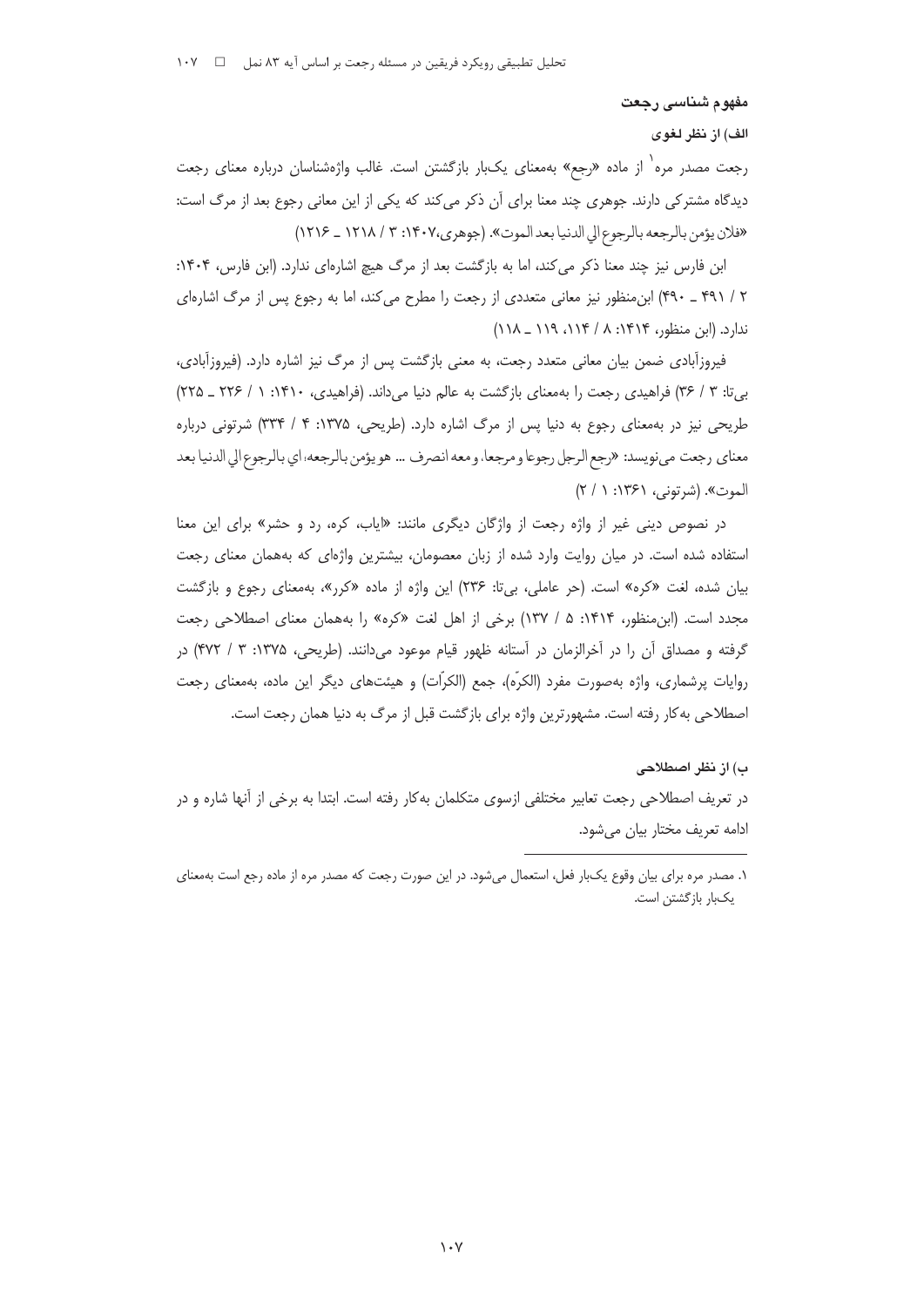١٠٨ ه هلنامه علمي ـ پژوهشي مطالعات تفسيري، سال ٧، زمستان ٩٥، ش ٢٨

اولین متکلمی که بهطور رسمی به تعریف رجعت پرداخت، فضل بن شاذان است که در کتاب *الایضاح* بیان می کند: «رجعت بازگشت قبل از روز قیامت برخی از مردگان است.» (فضل بن شاذان، ۱۳۶۳: ۳۸۲ ـ ۳۸۱) شيخ صدوق نيز در آثار خود به بحث رجعت ورود پيدا كرده (صدوق، ۱۴۱۴: ۶۰؛ همان، ۱۴۰۴: ۳ / ۴۵۸) و آن را از باورهای رسمی شیعیان میداند.

شیخ مفید نیز رجعت را بازگشت برخی از مردگان به عالم دنیا قبل از قیامت میداند. وی در تعلیل این امر بیان می کند که خدا بهجهت عزت بخشیدن به عدهای و ذلیل کردن برخی دیگر، در هنگامه ظهور رجعت را محقق میسازد. (مفید، ۱۴۱۳: ۷۸ ـ ۷۷) از نظر او این مسئله کاملاً ریشه در قرآن، روایات و اجماع دارد. (همان: ٧٨) شاگرد برجسته او سيد مرتضى نيز تعريف استادش را در رجعت اتخاذ نموده و آن را زنده شدن برخی از مردگان توسط خدا در هنگام ظهور میداند. (علم الهدی، ۱۴۰۵: ۱/ ۳۰۲ \_ ۳ \_ ۳۰۲)

متفکران بعدی نیز با عبارتی شبیه به جملههای شیخ مفید مسئله رجعت را مطرح کردهاند. (بنگرید به: حلبی، بي¤ا: ۴۸۷؛ طبرسي، ۱۳۷۲: ۷ / ۳۶۷؛ قزويني، ۱۳۳۵: ۲ / ۴۹۰؛ مجلسي، ۱۳۸۷: ۳۵۴؛ مظفر، ۱۳۸۷: ۸۰؛ رفيعي قزويني، ١٣٧۶: ١٠؛ طبسي نجفي، بيتا: ١ / ١٥؛ سبحاني، ١۴٢٣ الف: ٤ / ٢٨٩؛ همان، ١۴٢٣ ب: ۶ / ٣۵٢)

بنابراین با بررسی اجمالی آراء متکلمان شیعی نتیجه می شود که اصل رجعت از باورهای رسمی شیعیان است و بر این اساس آنان قائل به زنده شدن برخی از انسانها در هنگام ظهور حضرت مهدیﷺ هستند. بر این اساس رجعت؛ یعنی زنده شدن مردگان با همان بدن قبلی` و بازگشت آنها به دنیا قبل از روز قیامت. (همان، بي تا: ۴۶۰)

#### ادله اثبات , حعت

شیعه برای اثبات این باور به ادله متعدد عقلی و نقلی و شواهد تاریخی استناد می کند، از میان ادله عقلی، متفكران شيعي بر امكان يذير بودن آن استدلال كردهاند. از آنجا كه خدا قادر مطلق است، اين اطلاق بر زنده نمودن یارمای از انسانها در این دنیا قبل از قیامت هم دلالت دارد، از این٫رو منعی برای وقوع این پدیده در دنیا وجود ندارد. (طبسی، ۱۳۸۶: ۲۹؛ شهمیری، ۱۳۸۷: ۳۹ ـ ۳۷؛ سلیمیان، ۱۳۸۴: ۶۵ ـ ۶۴)

در میان ادله نقلی نیز آیات متعددی از قرآن و روایات فراوانی از معصومین برای مسئله رجعت ارائه شده است. برخی از آیات به اصل وقوع رجعت و امکان آن اشاره دارد، برخی به رجعت در آخرالزمان پرداخته و

١. زيرا اگر با بدني ديگر باشد، مصداق تناسخ خواهد بود. بين تناسخ و رجعت تفاوت وجود دارد. (بنگريد به: سبحاني، ١٣٢٣الف: ٤ / ٣١١).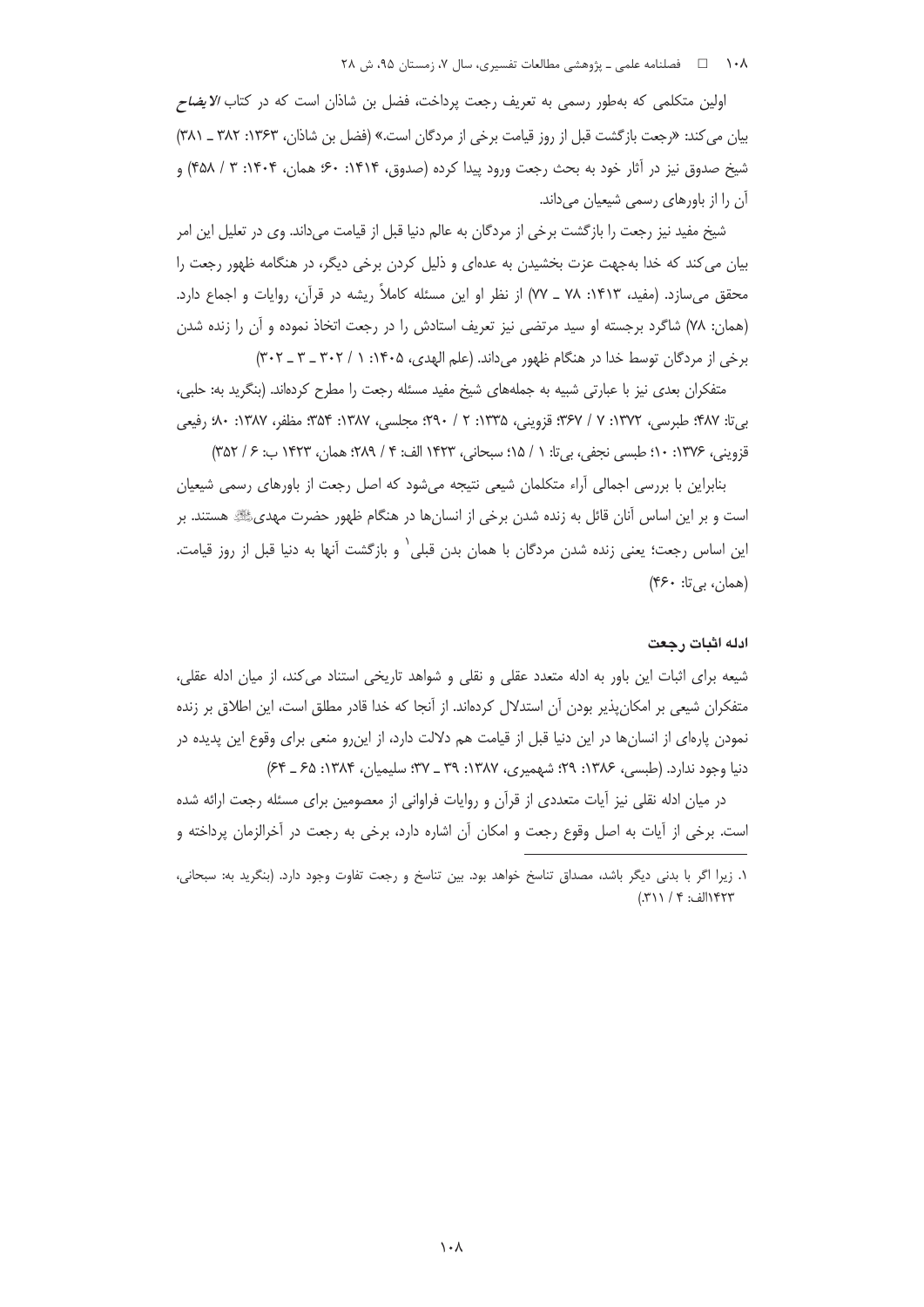برخی نیز رجعت در امم گذشته را گزارش میکند. در آیات ۵۵ و ۵۶ بقره به زنده شدن پارهای از مردگان و رجعت به دنیا در زمان حضرت موسی اشاره دارد:

وَإِذْ قُلْتُمْرِ ياٰ مُوسىٰ لَنْ نُوْمُينَ لَكَ حَقٍّ نَرَى اللَّهَ جَهْرَةً فَاَخَذَتْكُمُ الصّاٰعِقَةُ وَاَنْتُمْ تَنْظُرُونَ \* ثُمَّر بَعَثْنِاكُمْ مِنْ بَعْدِ مَوْتِكُمْ لَعَلَّكُمْ تَشْكُرُونَ.

در همین سوره ذیل آیه ۲۴۳ نیز مرگ هزاران نفر و رجعت آنان به دنیا پس از مرگ بیان شده است:

اَلَمْ تَرَالَى الَّذِينَ خَرَجُوا مِنْ دِياْرِهِمْ وَهُمْ اُلُوفٌ حَذَرَ الْمَوْتِ فَقالَ لَهُمُ اللّهُ مُوتُوا ثُمَّ اَحْياهُمْ اِنَّ اللهَ لَذُو فَضْلِ عَلَى النّاسِ وَلْكِنَّ أَكْثَرَ النّاسِ لاٰ يَشْكُرُونَ.

همچنین این آیات درباره رجعت در امم گذشته است: (بقره / ٧٣ ـ ٧٢) (مسئله زنده شدن كشتگان بني|سرائيل)؛ (بقره / ٢٥٩) (مسئله زنده شدن عزير نبي بعد از صد سال)؛ (ألءمران / ۴۹) (مسئله زنده شدن مردگان به دست حضرت عیسی)؛ (کهف / ۲۵) (داستان اصحاب کهف)

آيه ١١ سوره غافر نيز به اصل رجعت اشاره دارد. بيش از ده آيه در قرآن به اين امر مي پردازد. (حرعاملي، بي تا: ٩٢ \_ ٧٢؛ مجلسي، ١٤٠٣: ٥٣ / ١۴۴ \_ ۴٠) اما مهمترين آيه درباره دليل وقوع رجعت در آخرالزمان آيه ٨٣ سوره نمل است.

در کتب روایی نیز روایات فراوانی برای اثبات رجعت یا وقوع آن در امم گذشته بیان شده است. (بنگرید به: مجلسی، ۱۴۰۳: ۵۳ / ۷۴) ضمن اینکه برخی از متکلمان و متفکران شیعی ادعای اجماع درباره رجعت دارند. در کتب کلامی شیخ مفید، سید مرتضی، ابوالصلاح حلبی این ادعا بیان شده است. بررسی تمامی این ادله رسالت تحقیق حاضر نیست، از میان ادله نقلی نیز یکی از آیات محور بحث مقاله پیش رو است.

# استدلال به آیه ۸۳ سوره نمل برای اثبات رجعت

در میان آیات متعددی که برای اثبات رجعت در قرآن آمده، هیچ آیهای بهصراحت آیه ۸۳ نمل برای اثبات رجعت نیست، در این آیه میفرماید:

وَيَوْمَ نَحْشُرُمِنْ كُلّ أُمَّةٍ فَوْجًا مِمَّنْ يُكَذِّبُ بِماٰياٰتِنا فَهُمْ يُوزَعُونَ؛ (بهخاطر آور) روزي را كه ما از هر امتی، گروهی را از کسانی که آیات ما را تکذیب میکردند محشور میکنیم و آنها را نگه میداریم تا به یکدیگر ملحق شوند.

مفسران شیعی بیان می(دارند که آیه درباره حشر قبل از قیامت و آن هم درباره برخی از انسانها است؛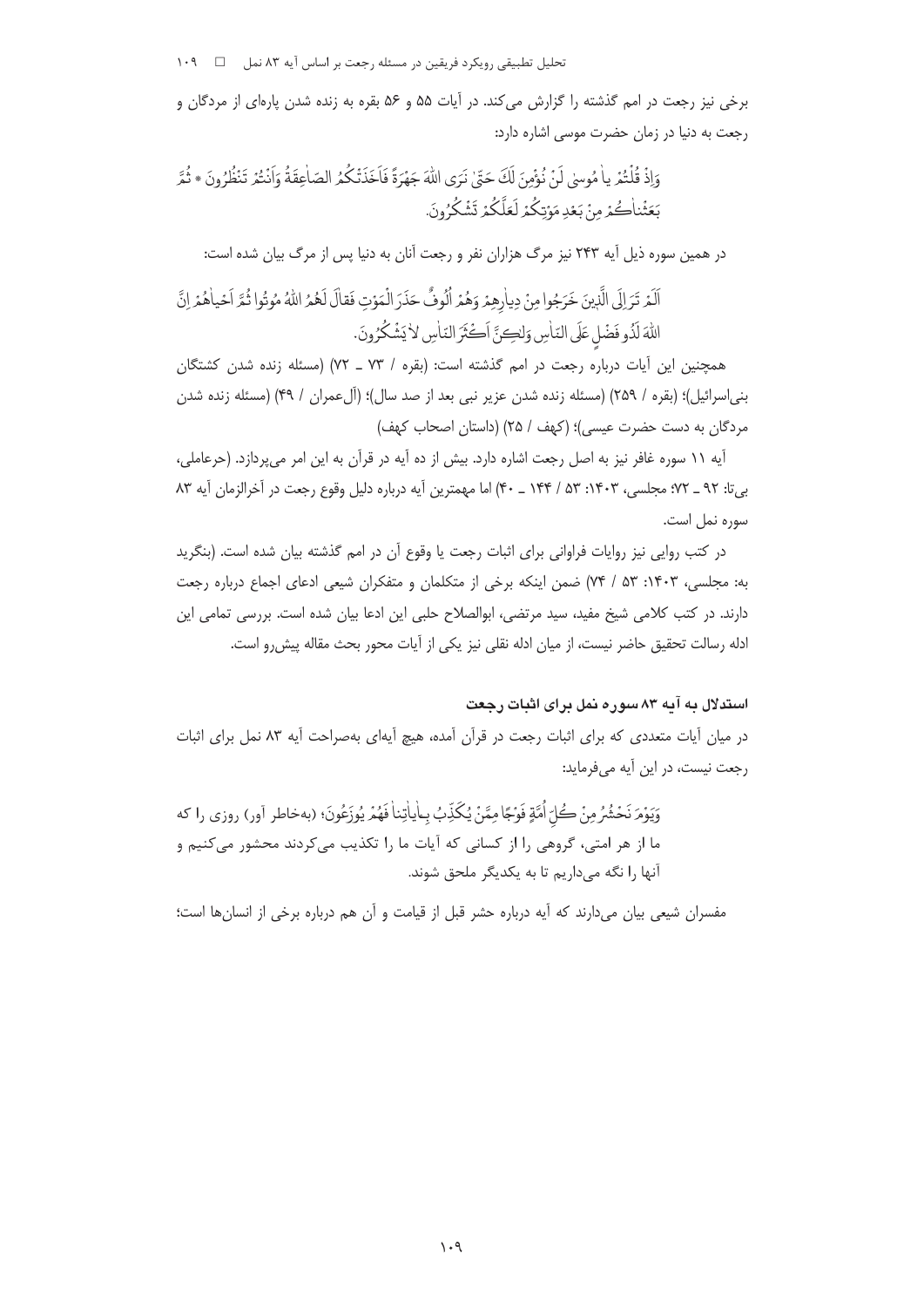۱۱۰ فصلنامه علمی ـ پژوهشی مطالعات تفسیری، سال ۰۷ زمستان ۹۵، ش ۲۸

چرا که آیه بهصراحت بیان می کند که گروهی از انسانها محشور می شوند. اگر آیه ناظر به روز قیامت و حشر وایسین باشد، باید حشر را به همه انسانها نسبت بدهد، نه به برخی از آنها، چه اینکه در آیات متعدد دیگری حشر قیامت بهصورت جمیع مطرح شده است، بهعنوان نمونه می توان به آیه ۴۷ سوره کهف اشاره کرد که میفرماید:

وَحَشَرْنِاهُمْ فَلَمْ نُغاٰدرْ مِنْهُمْ اَحَداً. و همه آنان (= انسانها) را برمیانگیزیم و احدی از ایشان را فروگذار نخواهیم کرد.

مفسران اهل سنت آیه را درباره روز قیامت می دانند. قبل از بررسی دیدگاه مفسران فریقین به بررسی واژگانی آیه پرداخته میشود.

# بررسی واژگان آیه

مهمترین واژه اساسی در آیه ۸۳ نمل، واژه «حشر» است. «حشر» در لغت بهمعنای گردآوردن و جمع کردن است. «محشر» بهمعنای «مجمع و محل گردآوردن است.» (فراهیدی، ۱۴۱۰: ۳ / ۹۲) ابن منظور نیز همین معنا را براي أن بيان مي دارد: «حَشَرَهُم يَحْشُرُهم ويَحْشِرُهم حَشْراً جمعهم؛ ومنه يوم المَحْشَرِ» (ابن منظور، ۱۴۱۴: ۴/ ۱۹۰) صاحب *مجمع البحرين* آن را بهمعناي برانگيختن آورده است. (طريحي، ١٣٧۵: ٣ / ٢۶٨) راغب اصفهاني «حشر» را بهمعنای کوچ دادن، خارج کردن گروهی از مقرشان و حرکت دادن آنها بهسوی میدان جنگ یا غیر آن معنا کرده است. (راغب اصفهانی، ۱۴۱۲: ۲۳۷) با توجه به نکاتی که اهل لغت برای حشر بیان داشتهاند، سه قید اساسی در این کلمه وجود دارد: «برانگیختن، جمع کردن و راندن». (مصطفوی، ۱۳۶۰: ۲ / ۲۲۴)

واژه مهم دیگر در آیه «فوج» است. «فوج» در لغت بهمعنای گروهی است که بهسرعت حرکت می کنند. (راغب اصفهانی، ۱۴۱۲: ۶۴۶) در انتهای آیه واژه «یوزعون» آمده است. این کلمه از ماده «ایزاع» و بهمعنای نگاه داشتن و جلوگیری از حرکت کردن است، بهگونهای که ابتدای جمعیت و انتهای آن در یکجا گردهم آيند. (همان: ٨۶٨)

# دىدگاه مفسران اھلسىنت دريارە آيە

غالب مفسران اهلسنت آيه را درباره روز قيامت و حشر واپسين انسانها مىدانند. فخر رازى بهصراحت بيان میدارد که آیه به حشر انسانها در روز قیامت اشاره دارد. (رازی، ۱۴۲۰: ۲۴ / ۵۷۳) آلوسی به نقد دیدگاه شیعه ذیل این آیه پرداخته است. او حشر در آیه را ناظر به روز قیامت می،داند. به باور او حشر در قیامت دو نوع است: یکی حشر عمومی که همه انسانها برانگیخته خواهند شد و دیگری حشر برای عذاب. آیه ۸۳ سوره نمل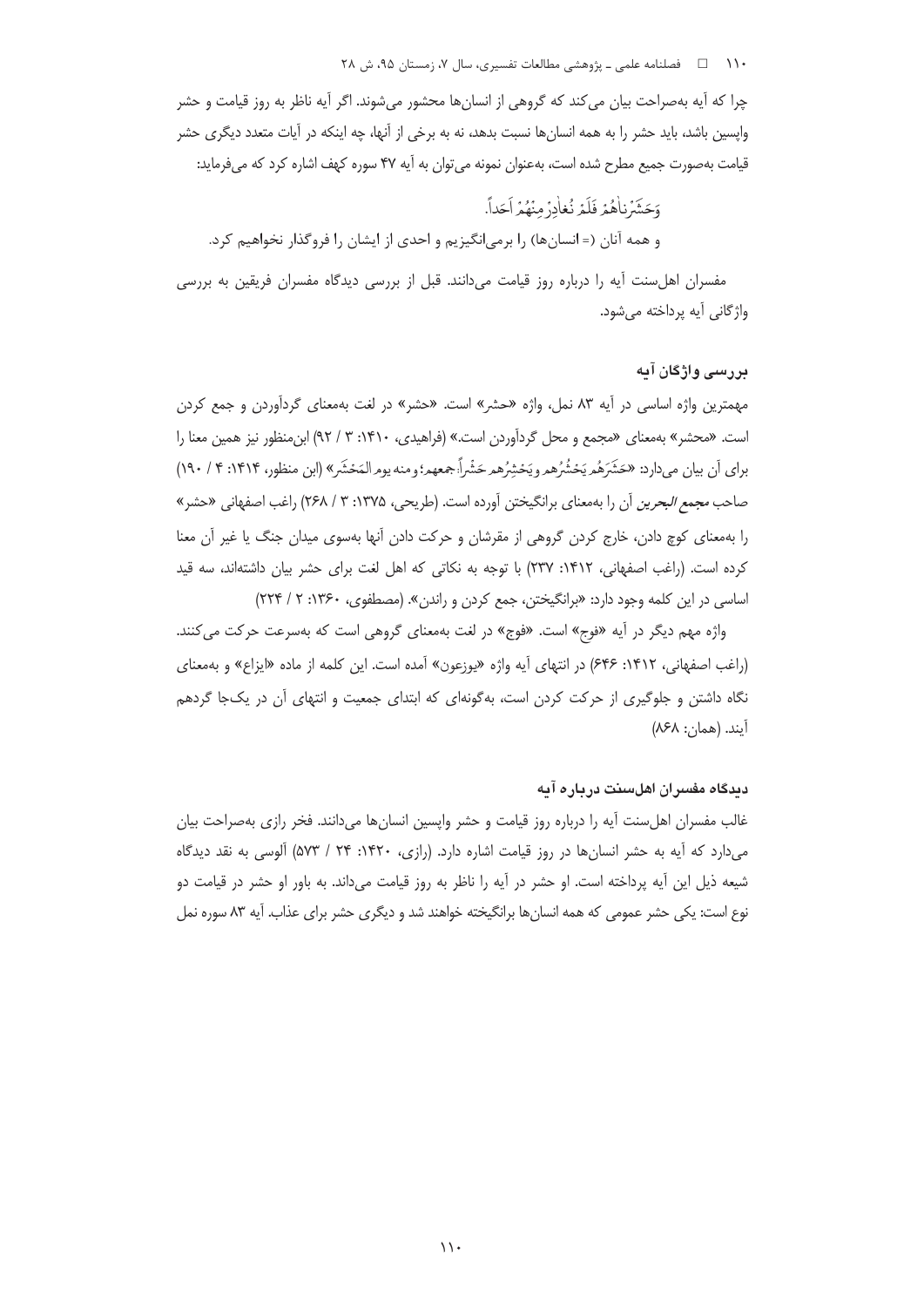نحلیل تطبیقی رویکرد فریقین در مسئله رجعت بر اساس آیه ۸۳ نمل ← 1 \ ۱۱۱

ناظر به حشر برای عذاب است، نه حشر همگانی در روز قیامت. (اَلوسی، ۱۴۱۵: ۱۰ / ۲۳۶) وی این آیه را از : مشهورترین آیاتی میداند که امامیه برای رجعت بدان تمسک جسته است. (همان) در بین مفسران عامه او بهتفصیل بیشتری به بحث از أیه و نقد دیدگاه شیعیان پرداخته است. محمد عزت دروزه نیز مانند ألوسی به نقد دیدگاه امامیه در تفسیر آیه پرداخته و همچون آلوسی به طبرسی را نقل و در ادامه نقد می کند. (دروزه، ۱۳۸۳: : ۳۰۴ ـ ۳۰۳) زمخشری نیز أیه یادشده را ناظر به روز قیامت میداند. (زمخشری، بیتا: ۳ / ۱۶۱) سید قطب ز مفسران معاصر بهصراحت به نقد شیعه در تفسیر أیه میپردازد و بیان میدارد که أیه در مقام بیان جایگاه عذاب تكذيب كنندگان است و نمىتوان أن را ناظر به رجعت دانست. (قطب، ١٣٨۶: ۶ / ٣٠٩) :

قفاری از متفکران سلفی نیز مانند غالب مفسران اهلسنت دلالت أیه را در باب رجعت انکار کرده و حشر را مربوط به تكذيب كنندگان بعد از حشر كلي روز قيامت براي توبيخ و عذاب ميداند. (قفاري، ۱۴۱۵: :  $(91)$  - 95. / 5

از مفسرانی که آیه را مربوط به حشر بعد از روز رستاخیز دانستهاند، هیچیک توضیح روشنی از تفاوت دو حشر بیان نمی(دارند، بلکه بهصورت ادعایی و کلی بیان داشتهاند که آیه ناظر به حشر بعد از حشر است. اینان در آثار نفسیری خود از ادبیات یکسانی در این زمینه بهره جستهاند و در عدم توضیح مشترکند. (برای نمونه بنگرید به: طبری، ۱۴۱۲: ۲۰ / ۱۲. قرطبی، ۱۳۶۴: ۱۴ / ۱۳۸؛ نیشابوری، ۱۴۱۶: ۵ / ۳۲۲؛ طنطاوی، بیتا: ۱۰ / ۳۵۹. : :  $\ddot{\phantom{a}}$ سوراًبادی، ۱۳۸۰: ۳ / ۱۷۹۲؛ خطیب، بیتا: ۱۰ / ۲۹۴: مراغی، بیتا: ۲۰ / ۲۲؛ مظهری، ۱۴۱۲: ۷ / ۱۳۵ و …) : j

لبته افرادي مانند ابن كثير (ابن كثير، ١۴١٩: ۶ / ١٩۴) و ثعالبي (ثعالبي، بيتا: ۴ / ٢۶٠) در تفسير أيه يادشده، j به تعارض حشر واپسین و حشر مورد اشاره در آیه پی بردهاند و سعی در توجیه دیدگاه اهلٍسنت نمودهاند.

با مراجعه به تفاسیر اهل سنت به دو نکته مهم می توان یی برد: نخست اینکه آن دسته از مفسرانی که ورود به بحث و تفسير أيه كردهاند، أيه را ناظر به روز قيامت تلقى كرده و حشر در أن را حشر بعد از حشر عام دانستهاند؛ دوم اینکه مفسران مشهور اهلِسنت غالبا وقتی به أیاتی که در تفسیر أن با شیعه اختلاف دارند، بهتفصیل به بیان دیدگاه خود و نقد نظر مفسران شیعه میپردازند؛ اما از این آیه بهسرعت عدول کرده و به نفسیر تفصیلی أن نپرداختهاند. (برای نمونه بنگرید به: رازی، ۱۴۲۰: ۲۴ / ۵۷۳؛ سیوطی، ۱۴۰۴: ۵ / ۱۱۷؛ : : ییضاوی، ۱۴۱۸: ۴ / ۱۶۸) بنابراین علمای اهلسنت دلالت این أیه بر رجعت را نپذیرفتهاند. (بنگرید به:  $\ddot{\phantom{a}}$ رضانژاد و پای بر جای، ۱۳۹۵: ۵۷ ـ ۴۷) j

> د**ی**دگاه مفسران شیعه درباره ایه تحلیل درونم**تن**ی ایه

صراحت ظواهر أيه به انضمام رواياتي كه ذيل أيه در مصادر اسلامي وارد شده است، مفسران شيعه را بر أن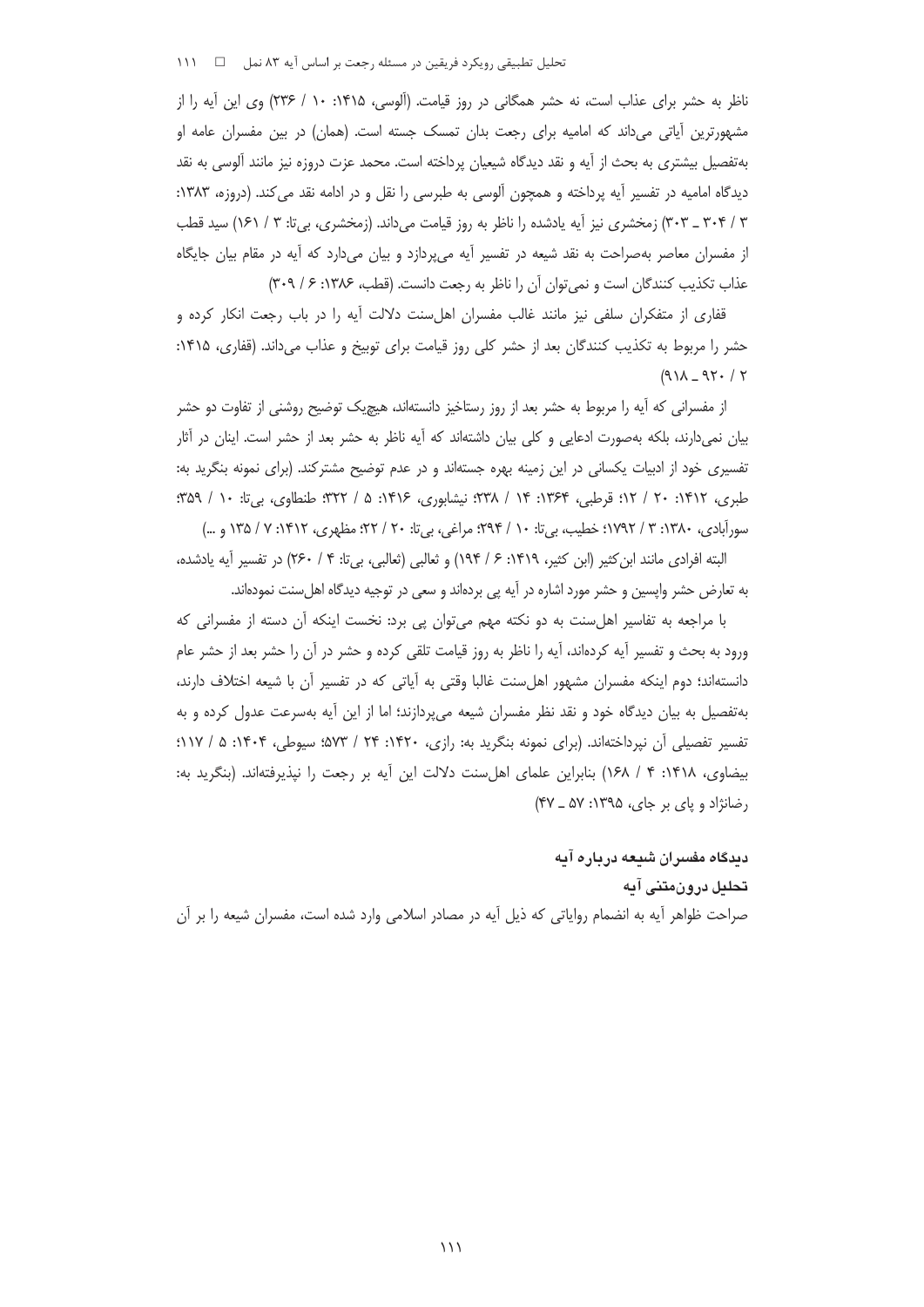#### ۱۱۲ هـ فصلنامه علمي ـ پژوهشي مطالعات تفسيري، سال ۰۷ زمستان ۹۵، ش ۲۸

داشته تا از تأویل غیر مجاز و تفسیر به رأی درباره آیه خودداری نمایند. ظاهر آیه صراحت در این دارد که حشر یادشده مربوط به همین دنیا و قبل از قیامت و آن هم برای عدهای از انسانها است. این نکته هم در تفاسیر تحلیلی اجتهادی مانند *تفسیر المیزان* و *نمونه* و هم در تفاسیر اجتهادی با روش روایی مانند تفسیر صافى؛ و هم در تفاسير روايي مانند تفسير *على بن ابراهيم قمى و البرهان* بحراني آمده است. اساطين از مفسران شیعه یا به اختصار ورود به آیه پیدا کرده و آیه را ناظر به دوران ظهور حضرت حجتﷺ و مسئله رجعت دانستەاند و یا مانند شیخ مفید، طبرسی و طباطبایی به تفصیل به واکاوی و تحلیل درون,متنی آبه پرداختهاند. (برای نمونه بنگرید به: قمی، ۱۳۶۷: ۲ / ۱۳۱؛ مفید، ۱۴۲۴: ۳۹۳: طوسی، بی تا: ۸ / ۱۲۰؛ طبرسی، ۱۳۷۲: ٧ / ٣۶٧ \_ ٣۶۶: همان، ١٣٧٧: ٣ / ٢٠٣: رازي، ١٠٤١: ١٥ / ٧٨ \_ ٧٧: جراني، ١٣١۶: ٢ / ٣٣٠ \_ ٢٢٨: كاشاني، ١٣٢٣: ۵ / ١٢۶؛ حويزي، ١٣١۵: ۴ / ١٠٠؛ فيض كاشاني، ١٣١۵: ۴ / ٧٥؛ همان، ١٣١٨: ٢ / ٩١٧؛ شبر، ١۴١٢: ٣۶٩؛ حسيني شاه عبدالعظيمي، ١٣۶٣: ١٠ / ٨٤ ـ ٨٥؛ صادقي تهراني، ١٣١٩: ٣٨٣؛ همان، ١٣۶۵: ۲۲ / ۲۶۷؛ حسینی شیرازی، ۱۴۲۳: ۳۹۶؛ قرشی، ۱۳۷۷: ۷ / ۴۹۸؛ مکارم شیرازی، ۱۳۷۴: ۱۵ / ۵۴۹ ـ ۵۴۸)

در میان مفسران شیعی طبرسی در تفسیر مجمع *البیان* (طبرسی، ۱۳۷۲: ۷ / ۳۶۶) و *جوامع الجامع* (همان، ١٣٧٧: ٣ / ٢٠٣) ضمن بحث درباره مفاد آيه به ارزيابي ديدگاه اهل سنت و برخي از شيعيان مي يردازد. وي به برخي از شیعیان نسبت میدهد که در تفسیر آیه تن به تأویل داده و آیه را از ظاهر آن خارج ساختهاند. آنها بهجای رجعت شخصی ، آیه را ناظر به رجعت و بازگشت دولت حق میدانند. وی در ارزیابی این دیدگاه در *مجمع البیان* مینویسد:

… برخی از امامیه در آیات و اخبار رجعت تن به تأویل دادهاند. به باور اینان مراد بازگشت، دولت و امر و نهی است نه بازگشت اشخاص و زنده شدن مردگان. اینان اخبار رجعت را بدان جهت كه رجعت با تكليف منافات دارد تأويل بردهاند، اما اين درست نیست؛ چرا که رجعت از کسی سلب اختیار نمیکند و چنین نیست که افراد را به انجام واجبات و ترک محرمات مجبور سازد. (طبرسی، ۱۳۷۲: ۷/ ۳۶۷)

ابوالفتوح رازی از مفسران قرن ششم پس از بیان آیه و استدلال به اینکه مراد خدا از حشر نمی تواند ناظر به روز قیامت باشد، به نقد نگره اهلِسنت میپردازد. عمده اشکال او به مفسران عامه عدول بیeجه از ظاهر آيه و تأويل نادرست از كريمه شريفه است. وي در تفسير خود مي نويسد:

... اصحاب ما به این آیت تمسّک کردند در صحّت رجعت و گفتند خدای تعالی در این آیت گفت: روزی باشد که ما زنده کنیم از هر گروهی جماعتی را و این نه روز قیامت باشد، براي آن كه روز قيامت همه خلايق را حشر كنند، چنانِكه: وَ يَوْمَ نَحْشُرُهُمْ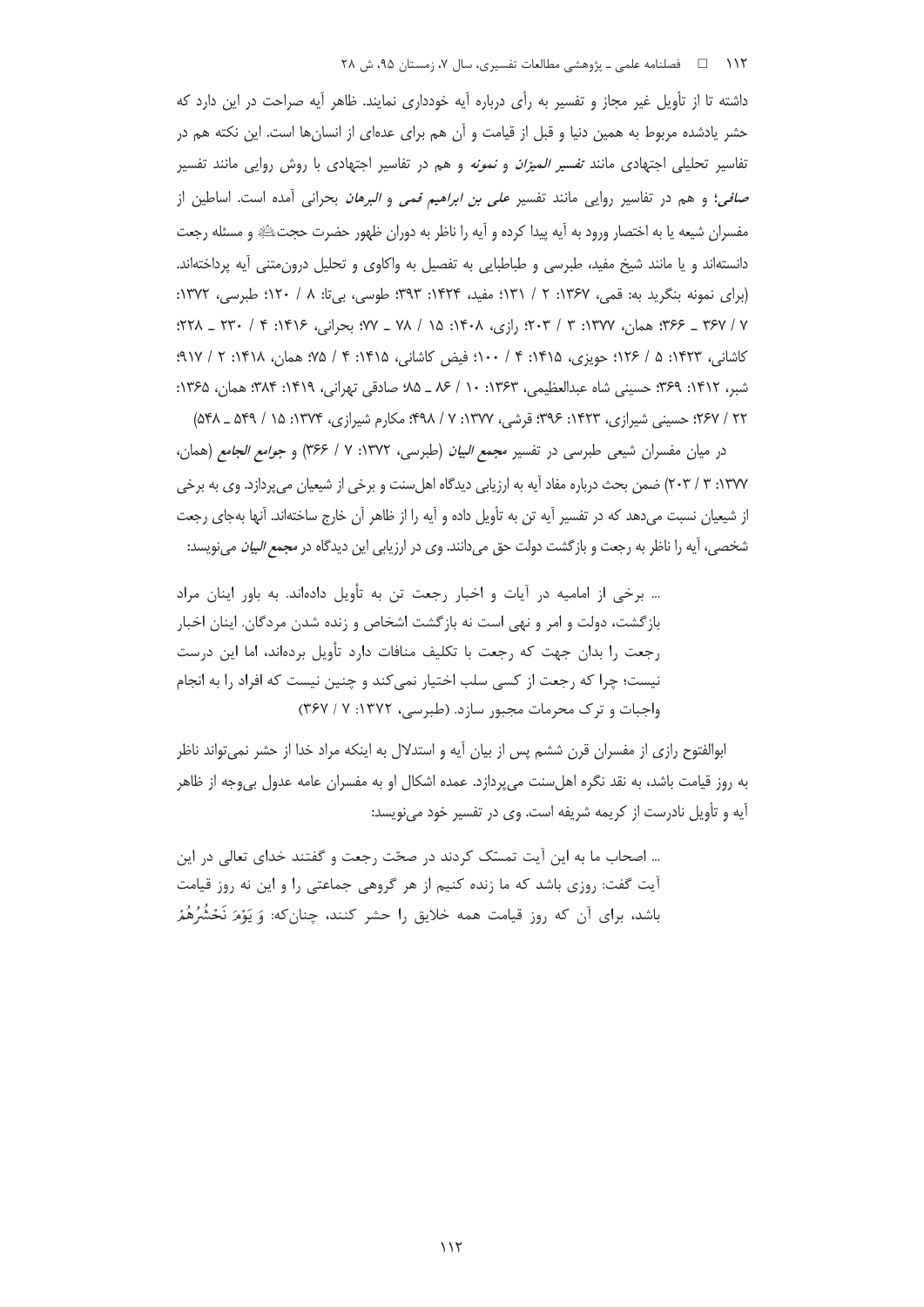تحلیل تطبیقی رویکرد فریقین در مسئله رجعت بر اساس آیه ۸۳ نمل ه سا ۱۱۳

جَميعاً...، و گفت: وَحَشَرُناهُمْ فَلَمْ نُغادِرٌ منْهُمْ أَحَداً، و اين روز جز آن روز باشد به هر حال ... و آنان که گفتند: مراد روز قیامت است، گفتند «من» زیادت است و «فوجا» مکرّر م بايد و تقدير آن كه: ويوم نحشر كل امه فوجا فوجا و اين عدول باشد از ظاهر به زيادت و نقصان که کلام بر او دلیلی نمیکند ـ و این مهم نیست چنین کردن ـ بل تا ممکن باشد کلام خدای را بر ظاهر و حقیقت خود حمل باید کردن. (رازی، ۱۴۰۸: ۱۵ / ۷۸ ـ ۷۷)

شیخ طوسی با تحلیل اجزای درون،متن آیه بیان می دارد که ظاهر آیه تنها مسئله رجعت را بیان می دارد و ما ناگزیر از آنیم که همین امر را بپذیریم. (طوسی، بیتا: ۸ / ۱۲۰)

علامه طباطبایی با تحلیل درون متنی و نیز با شواهد برون متنی به تفصیل وارد بحث از آیه شده و آن را ناظر به مسئله رجعت میداند. مهمترین نکتهای که ایشان ذیل آیه مطرح می کنند آن است که حشر در این آیه، مربوط به پارهای از انسانها است و نمی تواند به حشر در قیامت بازگردد. (طباطبایی، ۱۴۱۷: ۱۵ / ۳۹۹)

نکته مهم دیگری که مفسران شیعی بدان توجه کردهاند، کلمه «من» در آیه است. کلمه «من» در آیه برای تبعیض است؛ یعنی تنها به حشر برخی از انسانها نظر دارد، حال آنکه اگر مراد از حشر مربوط به روز قيامت باشد، بايد از كلمه «من» تبعيضيه استفاده نمي شد. (طوسي، بي تا: ٨ / ١٢٠؛ طبرسي، ١٣٧٢: ٧ / ٣۶۶؛ طباطبایی، ۱۴۱۷: ۱۵ / ۳۹۷) این نکته را خود عالمان اهل سنت در تفاسیرشان بیان کردهاند (اندلسی، ۱۴۲۰: ٢/ ٢٧٠؛ ابن عجيبه، ١٤١٩: ٤ / ٢٢٠؛ ابنِ عاشور، بي تا: ١٩ / ٣١١؛ درويش، ١٤١٥: ٧ / ٢۶١) اما با اين حال از پذیرش آیه درباره رجعت امتناع ورزیدهاند. متفکران شیعی در تفاسیر خود جملگی «من» را تبعیضیه مي دانند. (شبر، ١۴١٢: ٣۶٩: كاشاني، ١٣٢٣: ۵ / ١٢۶: عاملي، ١۴١٣: ٢ / ٤٣٣: قمي مشهدي، ١٣۶٨: ٩ / ٥٩۴: صادقی تھرانی، ۱۳۶۵: ۲۲ / ۲۶۷؛ کرمی جویزی، ۱۴۰۲: ۶ / ۱۸۶)

برخی از بزرگان شیعه بهصراحت بیان میکنند اگر ادله نقلی ذیل آیه برای بیان رجعت نبود، باز هم می توان از این آیه مسئله رجعت را اثبات نمود؛ چرا که فریقین قبول دارند که بعد از روز رستاخیز رجعتی وجود ندارد، پس رجعت در آيه بايد مربوط به قبل از روز قيامت باشد و آن هم در همين دنيا است. (حر عاملي، بيuت: ٧٣)

خلاصه کلام اینکه به باور عالمان شیعی حشر در این آیه بهمعنای رجعت است؛ چرا که حشر در قیامت به افراد و امّت و گروهها تعلق دارد، نه گروه خاصّی. حشر گروه خاص فقط در دنیا محقق خواهد شد و این همان معناي رجعت اتّفاق است.

# تحلیل برون،تنی آیه (استناد به روایات)

مفسران شیعه افزون بر مفاد دلالی آیه، به روایاتی که ذیل آیه از معصومین وارد شده نیز استدلال کردهاند. روایات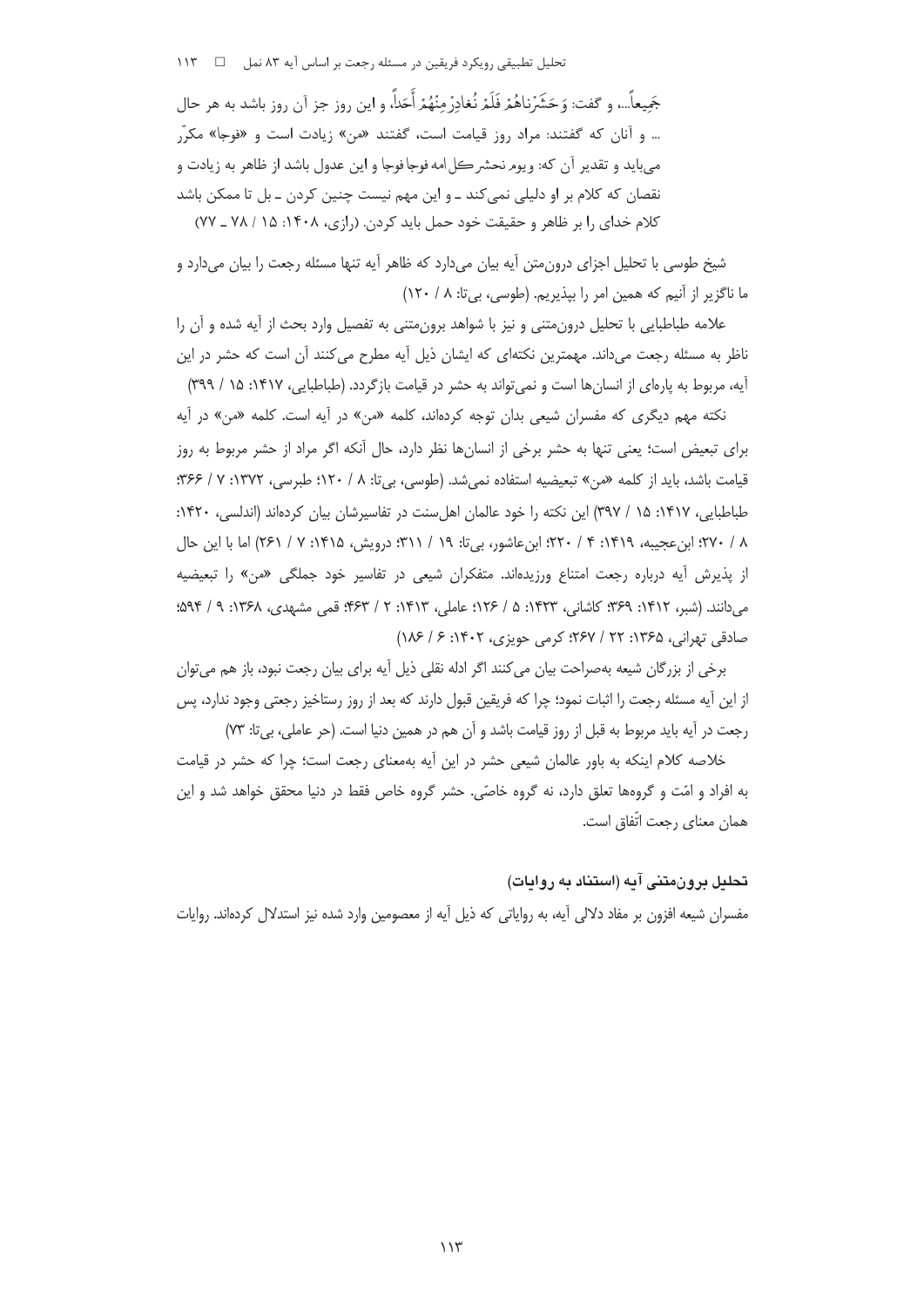فراوانی از معصومین ﷺ برای تفسیر آیه ذکر شده است که منظور از حشر را به رجعت برخی از انسان ها در هنگام ظهور حضرت مهدىءلله برگرداندهاند. اين نصوص بدون هيچ اختلافي مورد نزول آيه را درباره رجعت در عصر ظهور دانستهاند. (قمي، ۱۳۶۷: ۲ / ۱۳۱ \_ ۱۳۰؛ فيض كاشاني، ۱۴۱۸: ۲ / ۹۱۷؛ بحراني، ۱۴۱۶: ۴ / ۲۳۰ \_ ۲۲۸. قمی مشهدی، ۱۳۶۸: ۹ / ۵۹۴: عروسی حویزی، ۱۴۱۵: ۴ / ۱۰۰) ضمن اینکه در غالب روایات، مفاد آیه مذکور با مفاد آيه ۴۷ سوره كهف سنجيده شده است. اولى ناظر به رجعت و دومي ناظر به روز قيامت است.

در روايتي از امام على ﷺ آمده است كه حضرت در ياسخ كساني كه رجعت را به كلي انكار كردهاند، آيه ٨٣ سوره نمل را تلاوت و فرمود: آيه مربوط به اين دنيا است، اما درباره حشر روز رستاخيز آيه ۴۷ سوره كهف «وَحَشَرْناٰهُمْ فَلَمْ نُغاٰدِرْ مِنْهُمْ اَحَدًا» را قرائت فرمود. (سید مرتضی، بی تا: ٣: حر عاملی، بی تا: ٣٧٧: مجلسی،  $(X^{\varphi}/91^{\circ}:Y^{\varphi}\cdot Y^{\circ})$ 

درباره باور اهلسنت ذیل آیه که عقیده به حشر روز قیامت دارند از امام صادقﷺ سؤال شد و حضرت در پاسخ فرمود: آیا خدا در روز قیامت از هر امتی گروهی را برمی|نگیزد و بقیه را وامیگذارد؟ بلکه مراد آیه از حشر، حشر در رجعت است. أيه مربوط به حشر قيامت أيه ۴۷ سوره كهف «وَحَشَرُناهُمْ فَلَمْ نُغاٰدِرٌ منْهُمْ اَحَلَّاً» است. (قمي، ١٣۶٧: ٢ / ١٣١ \_ ١٣٠: حلي، بي تا: ۴٢ \_ ۴١: مجلسي، ١۴٠٣: ۵٣ / ۵٣)

شبیه بههمین روایت از امام باقر ﷺ رسیده است که حضرت در بیان کسانی که رجعت را انکار کردند، فرمود: آيا آنان قرآن را نمي خوانند كه مي فرمايد: «ويومر نحشر من كل امه فوجا» (حلي، بي تا: ٢۵)

علامه طباطبایی روایات در باب رجعت را در حد تواتر معنوی می داند. علت اینکه اهل سنت آن را از معتقدات رسمی شیعه بهحساب آوردهاند، همین تواتر است. ایشان درباره ضعف برخی از روایات بر این باور است که خدشه در آنها ضرری به تواتر آنها وارد نمیکند. ضمن اینکه روایات فراوانی در مورد رجعت بهصورت صحيح به دست ما رسيده است. (طباطبايي، ١۴١٧: ٢ / ١٠٧) شبيه به همين سخن را محمدباقر مجلسی نقل می کند. (مجلسی،۱۴۰۳: ۵۳ / ۱۲۳)

### <u>نقر نگر ۾ مفسر ان اهلسنت در يار ۾ آيه </u>

متفکران شیعی از همان ابتدا متوجه اشکال اهلسنت شده و به نقد دیدگاه و اشکالات آنان پرداختهاند. شیخ مفید در ت*فسیر القرآن المجید* (مفید، ۱۴۲۴: ۳۹۳) اشکال اهلسنت را در عدم تقسیم حشر به عام و

۱. جمله مجلسي در بحارالانوار اين گونه است: «و إذا لمريكن مثل هذا متواترا ففي|ى شيء يمكن دعوى التواتر مع ما روته كافه الشيعه خلفاعن سلف».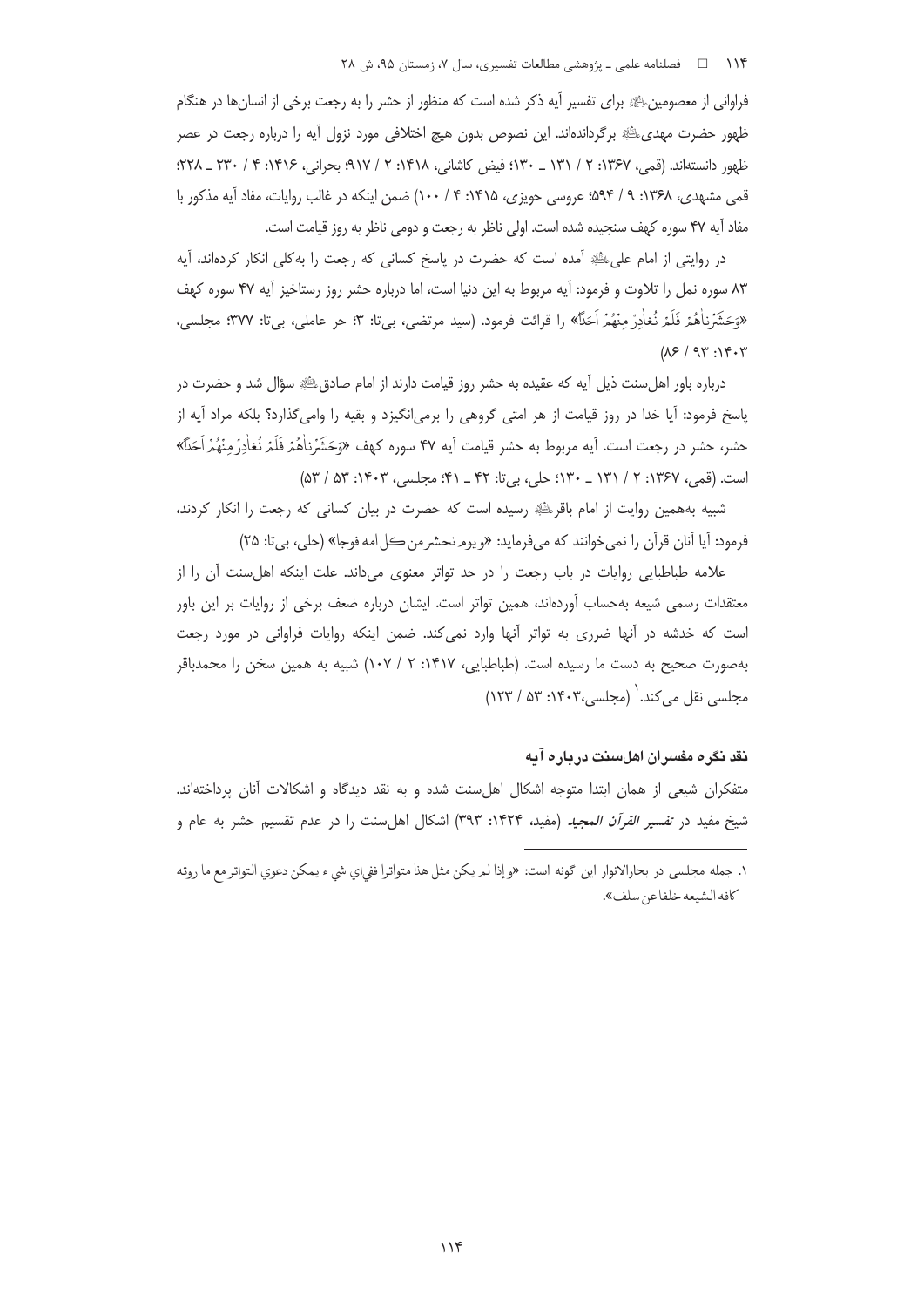تحلیل تطبیقی رویکرد فریقین در مسئله رجعت بر اساس آیه ۸۳ نمل = ه ۱۱۵

خاص می داند. به باور وی برانگیخته شدن انسانها از قبور گاهی به شکل عام و عمومی است. این همان حشر مربوط به روز قیامت است، اما در قرآن از حشر دومی بهعنوان حشر خاص نیز میتوان سراغ گرفت. شیخ مفید آیه ۸۳ سوره نمل را ناظر به حشر خاص میداند. این حشر قبل از قیامت و روی همین زمین و قبل از قیامت است،که به باور امامیه این حشر مربوط به آخرالزمان و زمان ظهور حضرت مهدیﷺ است. (همان) بعد از شیخ مفید، سید حیدر آملی از تقسیم او استفاده و با ادبیات دیگری حشر در قرآن را دو قسم کلی و جزئی و یا کبری و صغری میداند. حشر کلی یا کبری مربوط به روز قیامت و حشر جزئی و صغری در همین دنیا و قبل از قیامت است. (آملی، ۱۴۲۲: ۳ / ۳۴۶) تقسیم شیخ مفید را در تفسیر معاصران از شیعه هم می توان ملاحظه کرد. (صادقی تهرانی، ۱۳۶۵: ۲۲ / ۲۶۷)

در بین مفسران شیعی علامه طباطبایی به تفصیل اشکالات اهل سنت را فهرست و به آنها پاسخ می دهد. به باور ایشان آیه ظهور در رجعت در دنیا دارد و نمیتوان حشر را به قیامت کبری بازگرداند. حشر در قیامت نمی تواند با عبارت فوج و گروهی از امت بیان شود، ضمن اینکه نمی توان حشر را بهمعنای حشر عذاب بعد از حشر عمومی تلقی نمود. تعجب از مفسر بزرگی چون فخر رازی است که این نکته را بیان میدارد ٰ حال آنکه تمام شواهد قرآنی خلاف آن است. (طباطبایی، ۱۴۱۷: ۱۵ / ۳۹۷) مبنای سخن امثال فخر رازی خلاف مستندات عقلی و نقلی است و هیچ اساسی ندارد. ضمن اینکه ترتیب و ارتباط آیات در همین سوره نافی نکته اشارهشده از سوی مفسران اهل سنت است. (سبحانی، ۱۴۲۳ الف: ۴ / ۲۹۴)

مفسران اهل سنت در بیان دیدگاه خود هیچ دلیل و شاهدی ارائه نمی کنند، ضمن اینکه دلیل و شاهد برخلاف نظر آنان است. همان طور که در واژهشناسی «حشر» به دیدگاه اهل لغت اشاره شد، در حشر سه قید: برانگیختن، جمع کردن و راندن وجود دارد، حال اگر براساس نظر اهلِسنت گفته شود این حشر بعد از حشر روز قیامت است، این تناقض خواهد بود؛ چرا که کافران قبل از این، در حشر رستاخیز، از قبور برانگیخته شدهاند. چگونه شما ادعای دوباره برانگیخته شدن آنان را دارید؟ حشر دوباره برای مردگان کاری عبث است. درواقع امری که حاصل شده (حشر) مجدداً باید حاصل گردد و این همان تحصیل حاصل است که تعالی الله عن ذلک.

علامه طباطبایی ضمن بیeجه دانستن دیدگاه کسانی که حشر در آیه را راجع به عذاب و حشر دومی پس از حشر واپسین دانستهاند، اًن را خلاف صراحت و ظهور آیه میداند؛ چرا که اگر منظور آیه، حشر برای عذاب باشد، بهصراحت یا قرینه این هدف باید در آیه ذکر میشد؛ حال آنکه هیچ قرینهای برای اثبات این نکته وجود ندارد، ضمن اینکه خلاف آن شواهد بیشتری وجود دارد. آیه بعد خود صراحت در بیان حشر قبل از

١. رازي در مفاتيح الغيب تصريح به اين امر دارد: «فاعلم أن هذامن الأمور الواقعه بعد قيام القيامه» (رازي، ١۴٢٠: ٢۴ / ٥٧٣)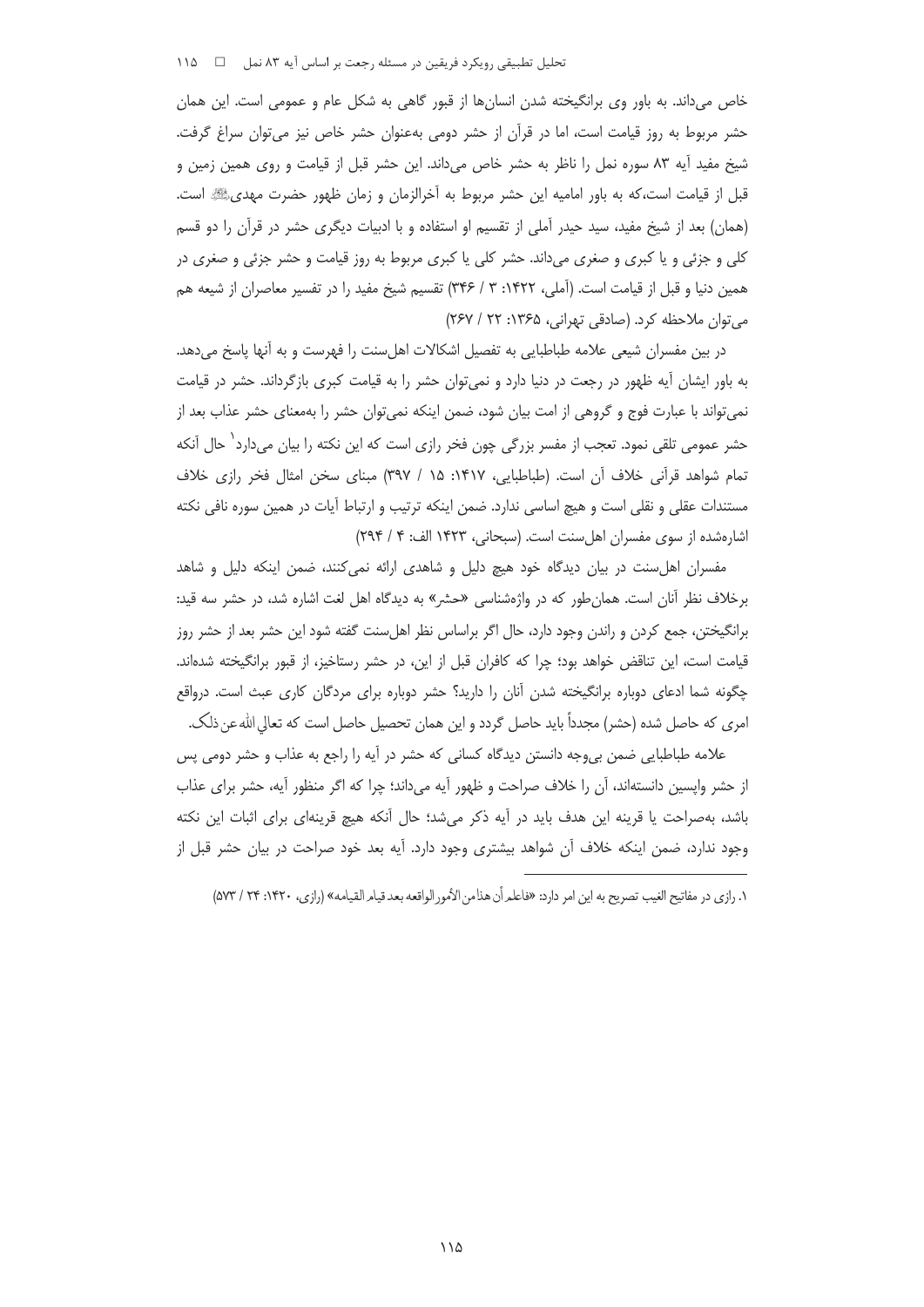قيامت دارد: «حَقٌّ إذاْ جِأْءُوا قالَ اَكَذَّبْتُمْ بَاٰياٰتِي...؛ تا زماني كه (بهياي حساب) مي آيند، (به آنان) مي گويد ...» (نمل / ٨۴؛ طباطبايي، ١٣١٧: ١٥ / ٣٩٩)

نكته مهمى كه ايشان درباره آيه بيان مى كند، آن است كه قبل و بعد آيه درباره خروج دابه الارض، يعني جنبده در زمین قبل از قیامت است. در روایاتی که ذیل این آیات رسیده است این امر را به آخرالزمان برگرداندهاند. خود مفسران اهل سنت هم معترف به این نکتهاند که خروج دابه الارض از علائم قبل از قیامت است. اگر آیه ناظر به حشر برای عذاب و مسائل قیامت و احوال آن باشد، باید بعد از آن آیهای ذکر میشد که درباره وقايع روز قيامت باشد. (همان: ١۵ / ۴۰۰ ـ ٣٩٩)

قرآن در آيه ٨٢ همين سوره ميفرمايد: «وَإِداْ وَقَعَ الْقَوْلُ عَلَيْهِمْ اَخْرَجْناْ لَهُمْ داْبَةً مِنَ الْأَرْضِ تُكَلِّمُهُمْ اَنَّ النّاسَ كانُوا ساماتنا لاُ مُوقِنُونَ».

بحث درباره وقوع علائم قبل از قیامت است. آیه بهصراحت بیان میدارد که هنگامی که در آستانه رستاخیز قرار گیرند، جنبندهای از زمین، از سوی خدا، برای آنها خارج میشود. ٰ در آیات بعدی مسئله روز قيامت و اتفاقات مربوط به حشر واپسين مطرح شده است: «وَيَوْمَ يُنْفَخُ في الصُّور فَفَزعَ مَنْ في السَّمٰواٰتِ وَمَنْ في الْإَرْضِ إِلَّا مَنْ شَاٰءَ اللَّهُ وَكُلَّ أَتَوْهُ داٰخِرِينَ» (نعل / ٨٧)

عالمان اهل سنت سیاق آیات را در نظر نگرفته و خود در تحلیل آیات قبل و بعد دچار تعارض شدهاند. آنان ذیل آیه ۸۲ خروج جنبنده و دابه الارض را مربوط بههمین دنیا و در آخرالزمان میدانند و روایات فراوانی را از پیامبر در این زمینه نقل می کنند. (سیوطی، ۱۴۰۴: ۵ / ۱۱۶؛ ابن کثیر دمشقی، ۱۴۱۹: ۶ / ۱۹۰) چگونه آنها سیاق آیه را که مربوط به همین دنیاست، نادیده گرفته و آیه ۸۳ را مربوط به روز قیامت می دانند؟

با استفاده از تحلیل درون متنی آیه می توان نظر شیعه را صادق دانست؛ چرا که با توجه به سیاق آیات قبل و بعد و مسئله خروج دابه الارض، آيه يادشده گواه بر اين است كه حشر در آيه، مربوط به عالم آخرت و قیامت نیست. ضمن اینکه مفاد همین آیه، حشر را با قید «فوج» بیان کرده است. تحلیل برون متنی (استناد به روايات) آيه هم خلاف نظر اهل سنت را به اثبات مي رساند. ائمه معصومين در تفسير و تبيين آيه، بهصراحت مسئله رجعت را بيان داشتهاند.

١. در قرآن در دو آيه به «دابه الارض» اشاره شده كه يكي از آنها در همين آيه است. در روايتي «دابه الارض» به امام على ﷺ و رجعت آن حضرت قبل از قيامت اشاره دارد. پارهاى از روايات آن را به امام مهدى ﷺ تفسير و برخى نيز آن را به جنبنده ریش دار تفسیر کردهاند، (نیری و همکاران، ۱۳۹۴: ۱۷ ـ ۱۳) اما علامه طباطبایی پس از بحث دراین باره می;ویسد: «در اینکه این دابه چگونه خلقتی دارد، روایات بسیاری است که حرفهای عجیب و غریب در آنها آمده و درعین حال با هم متعارض هستند». (طباطبایی، ۱۴۱۷: ۱۵ / ۳۹۷)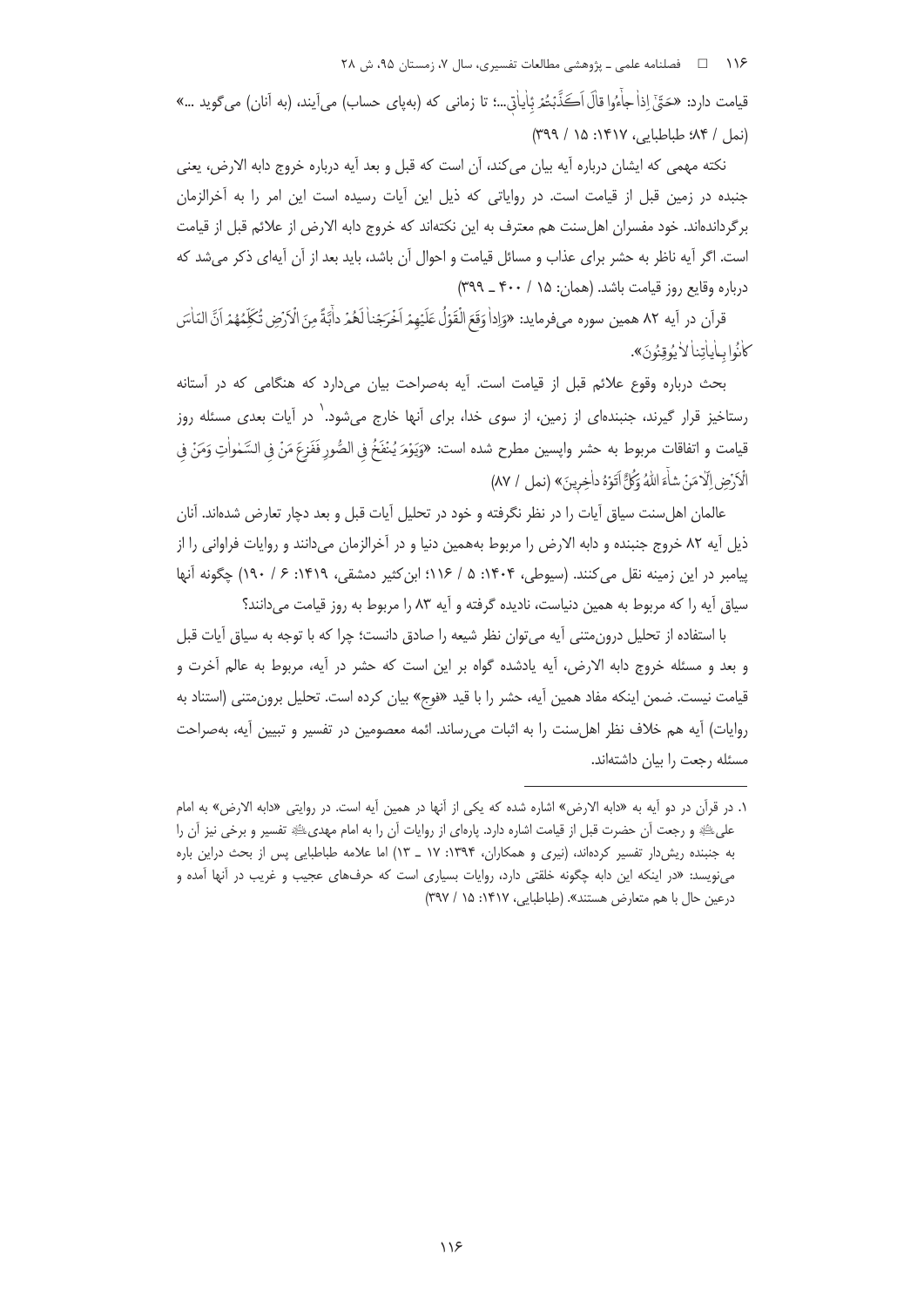تحلیل تطبیقی رویکرد فریقین در مسئله رجعت بر اساس آیه ۸۳ نمل ه س / ۱۱۷

در میان مفسران اهل سنت، آلوسی با اینکه دیدگاه شیعیان را درباره رجعت نقد می کند، درباره آیه یادشده نمی تواند از صراحت آیه گریزی بیابد و در نهایت اقرار می کند که از این آیه رجعت گروهی از کافران بهدست م آید و این مدعای شیعیان را اثبات نمی کند؛ چرا که شیعیان میخواهند جزئیات رجعت را از آیه بهدست آورند، و این امر امکان ندارد. (آلوسی، ۱۴۱۵: ۱۰ / ۲۳۷) در نقد آلوسی باید گفت شما ادعای بی دلیلی را به علمای شیعه نسبت دادهای؛ چرا که هیچ یک از علمای شیعه در مقام اثبات جزئیات رجعت از این آیه برنیامده است، بلکه مفسران امامیه بهصراحت بیان داشتهاند که آیه مدنظر، اصل رجعت در آخرالزمان را، آن هم درباره برخي از انسان ها (مكذبين) اثبات مي كند. (طبرسي، ١٣٧٢: ٧ / ٣۶٧ ـ ٣۶۶)

## راهکار برون رفت از شبهات مطرح شده در ذیل آیه

فخر رازی و دیگر مفسران اهلسنت بدون تأمل دقیق در صدر و ذیل آیه، حشر را بهمعنای برانگیخته شدن برای عذاب بعد از حشر روز قیامت گرفتهاند. ادله ذکر شده از سوی آنها با چالش های جدی مواجه است. البته أنان دلیل متقنی برای اثبات سخن خود بیان نکردهاند، تنها نکته صحیحی که اهلسنت در این آیه بدان بهعنوان نکته قابل نقد بیان می کنند حشر مکذبین است و این بهزعم آنان خلاف باور شیعیان است، آری این آیه رجعت اهل باطل را بیان میدارد، اما با اضافه کردن آیات دیگر و روایات میتوان رجعت اهل ایمان را نیز به اثبات رساند. شیعه رجعت را بهصورت عمومی مطرح نمی کند، بلکه آن را مختص انسان هایی می داند که در ایمان و شرک به نقطه خلوص و تام رسیده باشند، ضمن اینکه به باور امامیه رجعت اهل ایمان اختیاری، اما رجعت کفار و مشرکین با ذلت و اجبار است. (علم الهدي، ١٤٠۵: ١ / ١٢۵؛ طوسي، ١٤١١: ٤٥٩: اكبرى، ١٣٨٧: ١٣)

عالمان اهلِسنت شبهه خاصی را ذیل آیه که دلیل بر انکار رجعت باشد، بیان نمی کنند. عمده تفاسیر آنان فقط در مقام بیان أیه اشاره به حشر دوم برای توبیخ مکذبین دارد. (غیر از تفاسیر اشارهشده در صفحات قبل می¤وان به این تفاسیر نیز اشاره کرد: اندلسی، ۱۴۲۰: ۸ / ۲۷۰؛ ابن عطیه اندلسی، ۱۴۲۲: ۴ / ۲۷۲؛ بروسوی، بی تا: ۶ / ۳۷۴؛ ثعالبي، بي¤: ۴ / ٢۶٠؛ ابن عجيبه، ١۴١٩: ۴ / ٢٢٠؛ ابن عاشور، بي¤: ١٩ / ٣١١؛ دروزه، ١٣٨٣: ٣ / ٣٠٣) آنان چون اصل رجعت را نتوانستهاند بیذیرند، تن به چنین امری دادهاند. آلوسی در تفسیر خود اصل رجعت را امر انحرافی و بدعت عبدالله بن سبا مىداند، بعد بيان مىدارد كه در قرن دوم جابر جعفى رجعت را به حضرت على اختصاص داد و در ادامه امامیه آن را برای همه اهل بیت مطرح کردهاند. (آلوسی، ۱۴۱۵: ۱۰ / ۲۳۷) این سخن آلوسی بدون تحقیق و صرفا از باب انکار باور شیعیان است. تناقضهای آشکار او در همین تفسیر در مسئله پذیرش و عدم یذیرش رجعت آشکار است. ضمن اینکه ذیل همین آیه دچار تعارضهای روشی است. علامه طباطبایی در نقد دیدگاه وی به همین تعارض ها اشاره می کند. (طباطبایی، ۱۴۱۷: ۱۵ / ۳۹۷)

 $\vee$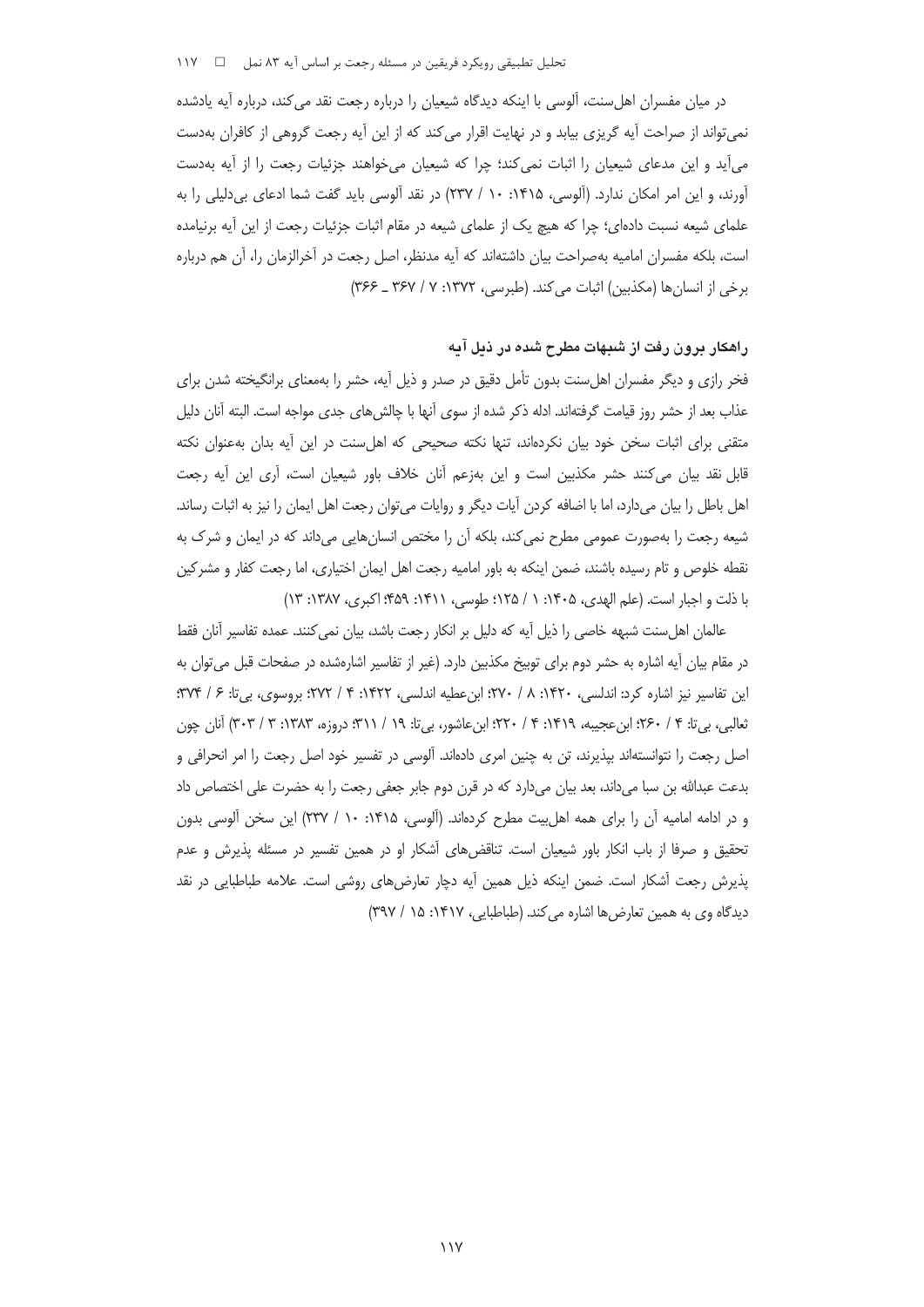۱۱۸ فصلنامه علمی ـ پژوهشی مطالعات تفسیری، سال ۷، زمستان ۹۵، ش ۲۸

اگر اهل سنت منصفانه به صدر و ذیل آیه بنگرند، معنای حقیقی آیه را به قیامت باز نخواهند گرداند و به این حقیقت اعتراف خواهند کرد که شواهد درونی و بیرونی آیه یادشده، حکایت از حشر قبل از قیامت دارد. حشر قبل از قیامت هم چیزی جز همان رجعت نخواهد بود، در غیر این صورت معنای آیه لغو خواهد شد.

دلیل عقلی بر عدم امکان بازگشت انسانها به دنیا وجود ندارد. اصل امکان وقوعی هم دلیل خلافی ندارد. متکلمان امامیه ضمن پاسخ به شبهه عدم امکان رجعت، بیان داشتهاند که دلیلی بر عدم وقوع آن نداريم (علم الهدى، ١۴٠۵: ١ / ١٢۵) و هم امكان وقوعي أن در طول تاريخ به اثبات رسيده است.

### نظر نهایی درباره آیه

با جمع بندی نظرات فریقین درباره آیه نتیجه می شود که مناقشه و تردیدهای جدی درباره دیدگاه تفسیری اهلسنت در ذیل آیه وجود دارد. با توجه به اشکالهای بیان شده ناگزیر باید حشر در آیه را به انضمام مفاد آیه به مسئله رجعت بازگردانیم. مفسران شیعی در طول تاریخ پاسخهای دقیق و ظریف و محققانه به دیدگاه مقابل دادهاند، نمونه بارز آن در ت*فسیر المیزان* آمده است. در نظر قرآنپژوهان شیعی جای هیچ تردیدی وجود ندارد که آیه ۸۳ سوره نمل ناظر به مسئله رجعت است. این تلقی نه صرفا تحت تأثیر باورهای شیعی در مسئله رجعت، بلكه با تحليل دروني و تعايير مندرج در آيه و تبيين و تفسير آن توسط ائمه معصومين بهدست مي آيد.

حاصل آنکه مفسران اهل سنت یا در ذیل آیه دست به تفسیر نزده و سکوت کردهاند و یا اینکه اگر ورود به تفسیر و تبیین آیه داشتهاند، به جهت اشکال های فروان نتوانستهاند تبیین درستی از آیه ارائه کنند.

#### نتيجه

در اثبات مسئله رجعت در آخرالزمان علمای شیعه به ادله مختلفی تمسک جستهاند. از میان دلیل های قرآنی، آيه ٨٣ سوره نمل پيشتاز ساير آيات است. محور اصلي در اين آيه مسئله حشر گروهي از مردم است. آيا حشر این گروه در دنیاست تا اثباتکننده مسئله رجعت باشد؟ یا اینکه حشر ناظر به روز قیامت و حشر نهایی است؟ اگر حشر را ناظر به قیامت بدانیم، چه اینکه عالمان و مفسران اهل سنت بیان داشتهاند، دیگر نمی توان از این آیه در مقام استدلال به رجعت استفاده کرد، اما از نظر شیعه جای هیچ تردیدی نیست که حشر در آیه ربطی به حشر در روز رستاخیز ندارد. آن دسته از مفسرانی که ورود به بحث ذیل آیه نمودهاند، گفتارشان دارای اضطراب و تشویش است و تناقضهای آشکاری در کلامشان مشاهده میشود.

اساس نظر مفسران امامیه به تحلیل درون متنی آیه و تبیین برونی آن توسط ائمه معصومین بازمی گردد. تمسک به ظواهر آیه و سیاق قبل و بعد آن بیانگر آن است که حشر گروهی از انسانها (مکذبین) در این دنیا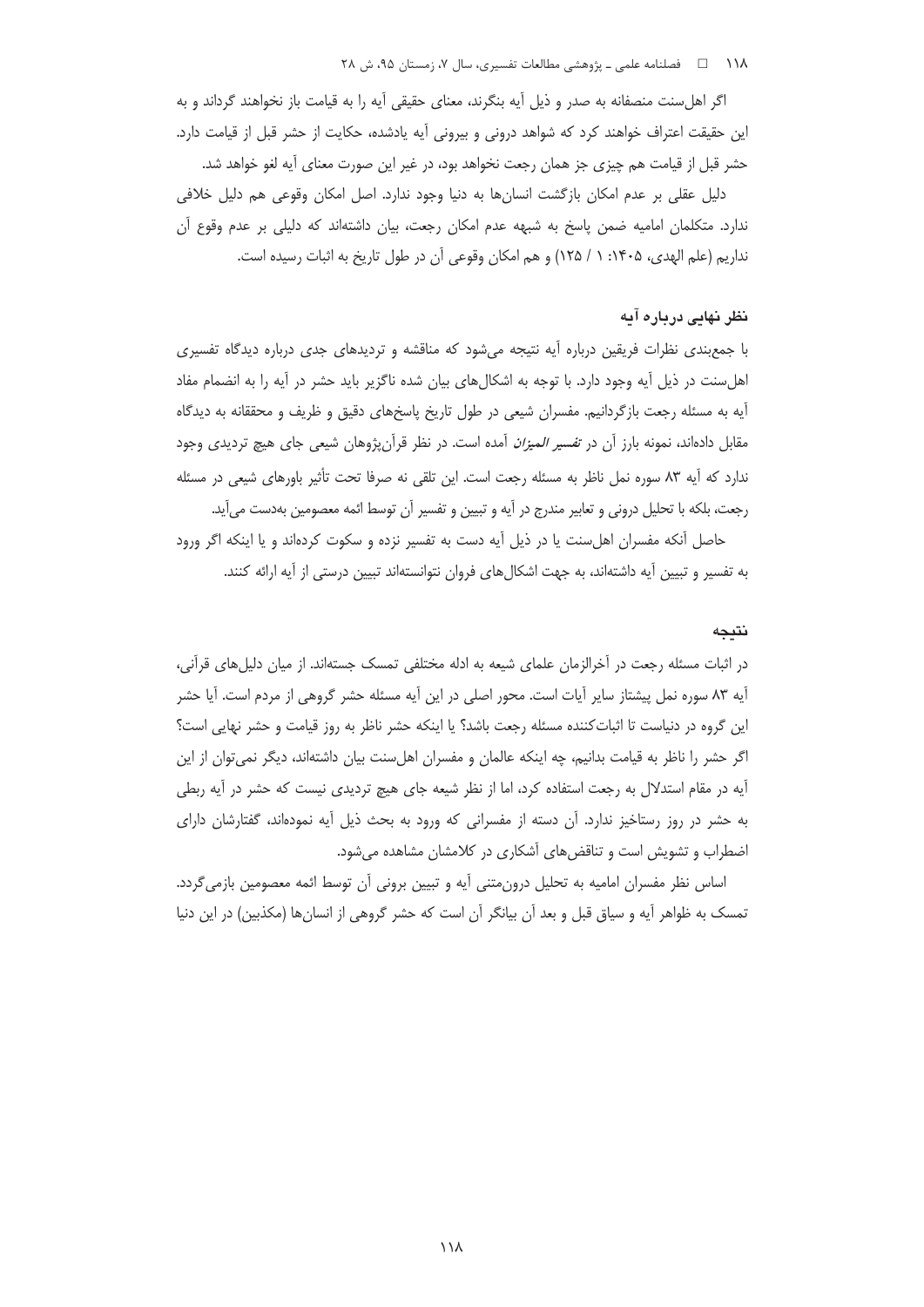و در زمان ظهور حضرت حجتﷺ صورت خواهد گرفت. تحلیل قرآنی و روایی بر وقوع رجعت در آخرالزمان، نکته قابل انکاری نیست تا عالمان اهلسنت از صراحت و وضوح و سیاق آیه چشمپوشی کرده، و حشر گروهی از انسان ها را به بعد از حشر وایسین در روز قیامت بازگردانند.

نتیجه پایانی اینکه از قرائن و شواهد فراوانی که شیعه بیان میدارد بهخوبی می توان استفاده کرد که مراد از حشر در آیه مربوط به رجعت در آخرالزمان است نه روز قیامت.

# منابع و مآخذ

### الف) كتابها

- قرآن کريم.
- آلوسي، سيد محمود، ١٤١٥ ق، *روح المعاني في تفسير القرآن العظيم و السبع المثاني*، تحقيق علي عبدالباري عطيه، بيروت، دار الكتب العلميه.
- آمل<sub>ی،</sub>، سید حیدر، ۱٤۲۲ ق، *تفسیر المحیط الأعظم و البحر الخضم،* تحقیق سید محسن موسوی تبریزی، تهران، وزارت فرهنگ وو ارشاد اسلامی.
	- ابن عاشور، محمد بن طاهر، بي تا، *التحرير و التنوير*، بيجا، بيiا.
- ابن عجيبه، احمد بن محمد، ١٤١٩ ق، *البحر المديد في تفسير القرآن المجيد*، تحقيق احمد عبدالله قرشی رسلان، قاهره، حسن عباس زکی.
- ابن عطيه اندلسي، عبدالحق بن غالب، ١٤٢٢ ق، *المحرر الوجيز في تفسير الكتاب العزيز*، تحقيق عبدالسلام عبدالشافي محمد، بيروت، دار الكتب العلميه.
- ابن اثير جزري، محمد، ١٣٦٤، *النهايه في غريب الحديث*، تحقيق طاهر احمد الزاوي و محمد الطناحي، قم، اسماعیلیان، چ چهارم.
- ابن فارس، احمد، ١٤٠٤ ق، *معجم مقاييس اللغه*، تحقيق عبدالسلام محمد هارون، قم، مكتب الاعلام الاسلامي.
- ابن كثير، اسماعيل بن عمر، ١٤١٩ ق، ت*فسير القرآن العظيم*، تحقيق محمدحسين شمس الدين، بيروت، دار الكتب العلميه.
	- ابن منظور، محمد بن مكرم، ١٤١٤ ق، *لسان العرب*، بيروت، دار صادر.
	- اکبری، محمدرضا، ۱۳۸۷، عصر شکوهمند رجعت، قم، مسجد جمکران.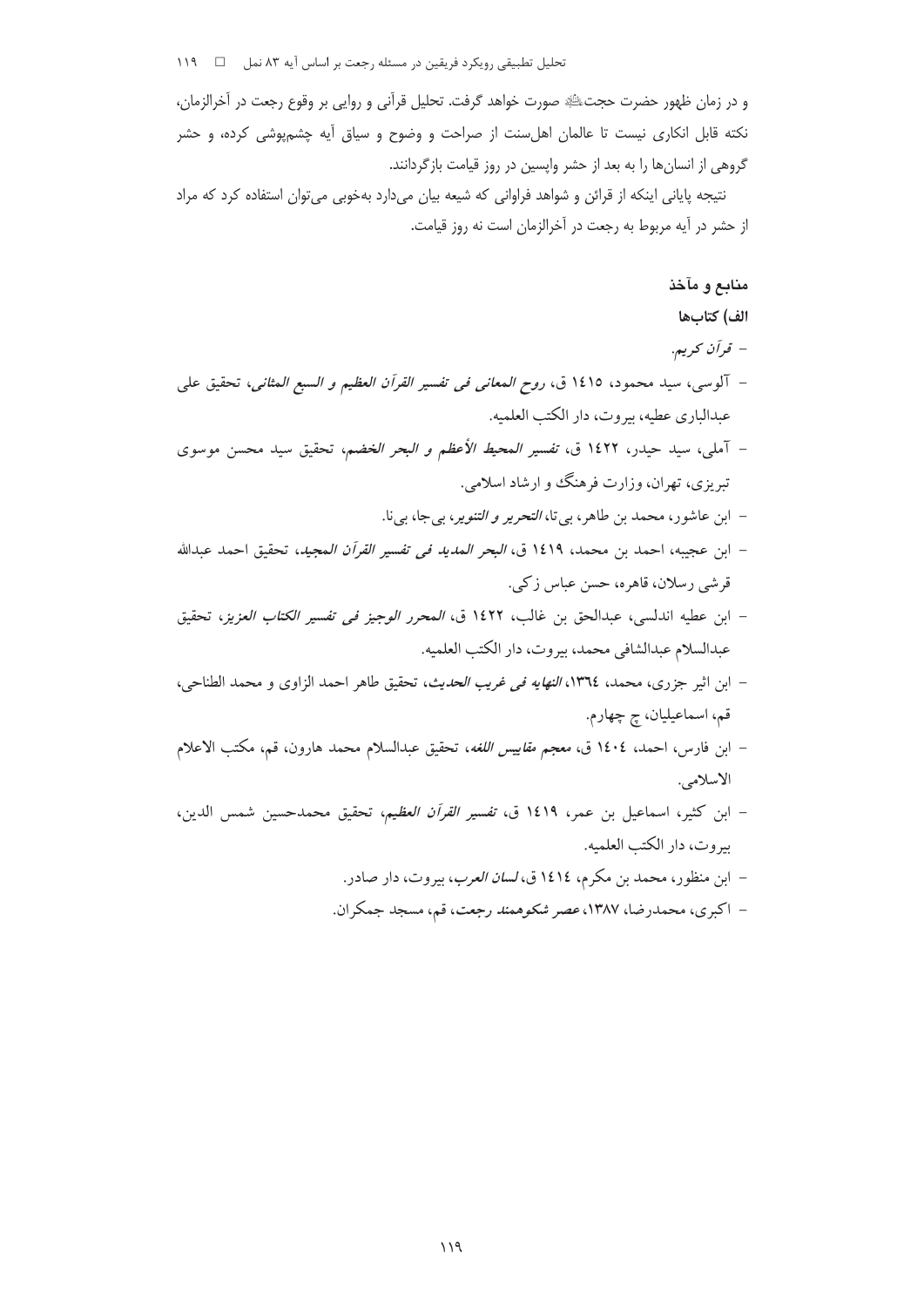۱۲۰ □ فصلنامه علمی ـ پژوهشی مطالعات تفسیری، سال ۷، زمستان ۹۵، ش ۲۸

– اندلسي، ابو حيان محمد بن بوسف، ١٤٢٠ ق، *البحر المحيط في التفسير*، تحقيق صدقي محمد جميل، بيروت، دارالفكر . – بحرانی، سید هاشم، ۱٤۱٦ ق، *البرهان فی تفسیر القرآن*، تهران، بنیاد بعثت. – بيضاوي، عبدالله بن عمر، ١٤١٨ ق، *أنوار التنزيل و أسرار التأويل*، بيروت، دار احياء التراث العربي. – تبريزي، جواد، ١٣٨٣، الانوار الالهيه في المسائل العقائديه، قم، دار الصديقه الشهيده. - \_\_\_\_\_\_\_\_\_ ، ١٤٣٣ ق، صراط النجاه في اجوبه الاستفتاءات ، قم، دار الصديقه الشهيده. – تهراني، آقا بزرگ، ١٤٠٣ ق، *الذريعه الى تصانيف الشيعه*، بيروت، دار الاضواء، چ سوم. – ثعالبي، عبدالرحمن بن محمد، ١٤١٨ ق، *جواهر الحسان في تفسير القرآن*، بيروت، دار احياء التراث العربي. – جوهري، اسماعيل بن حماد، ١٤٠٧ ق، *الصحاح*، بيروت، دار العلم للملايين، ج چهارم. – حاجی زاده، پدالله، ۱۳۹٤، *غالیان و شیوههای برخورد امام معصوم با ایشان*، قم، دفتر نشر معارف. – حر عاملي، محمد بن حسن، بي تا، *الايقاظ من الهجعه بالبرهان على الرجعه*، ترجمه احمد جنتي، قم، المطبعه العلميه. – حسینی شاه عبدالعظیمی، حسین بن احمد، ۱۳٦۳، *تفسیر اثنا عشری*، تهران، میقات. – حسینی شیرازی، سید محمد، ۱٤۲۳ ق، *تبیین القرآن، بیروت*، دار العلوم، چ دوم. – بروسوي، اسماعيل، بي تا، ت*فسير روح البيان*، بيروت، دار الفكر. – حلبي، ابوالصلاح، بي تا، *الكافي*، اصفهان، مكتبه الامام اميرالمومنين على <del>الله</del>ج. - حلي، حسن بن سليمان، بي تا، *مختصر بصائر الدرجات*، نجف، المطبعه الحيدريه. – خطيب، عبدالكريم، بي تا، *التفسير القرآني للقرآن*، بي جا، بي نا. – الخوري الشر توني، سعيد، ١٣٦١، *اقرب الموارد*، قم، منشورات مكتبه المرعشي النجفي. – دروزه، محمد عزت، ۱۳۸۳ ق، *التفسير الحديث*، قاهره، دار احياء الكتب العربيه. – درويش، محي الدين، ١٤١٥ ق، *اعراب القرآن و بيانه*، دمشق، دار الارشاد، الطبعه الرابعه. – رازى، ابوالفتوح حسين بن على، ١٤٠٨ ق، *روض الجنان و روح الجنان في تفسيرالقرآن*، مشهد، بنياد پژوهشهای اسلامی آستان قدس رضوی. – رازي، فخرالدين محمد بن عمر، ١٤٢٠ ق، *مفاتيح الغيب*، بيروت، دار احياء التراث العربي.

– راغب اصفهاني، حسين بن محمد، ١٤١٢ ق، *مفردات الفاظ قرآن*، بيروت، دار القلم.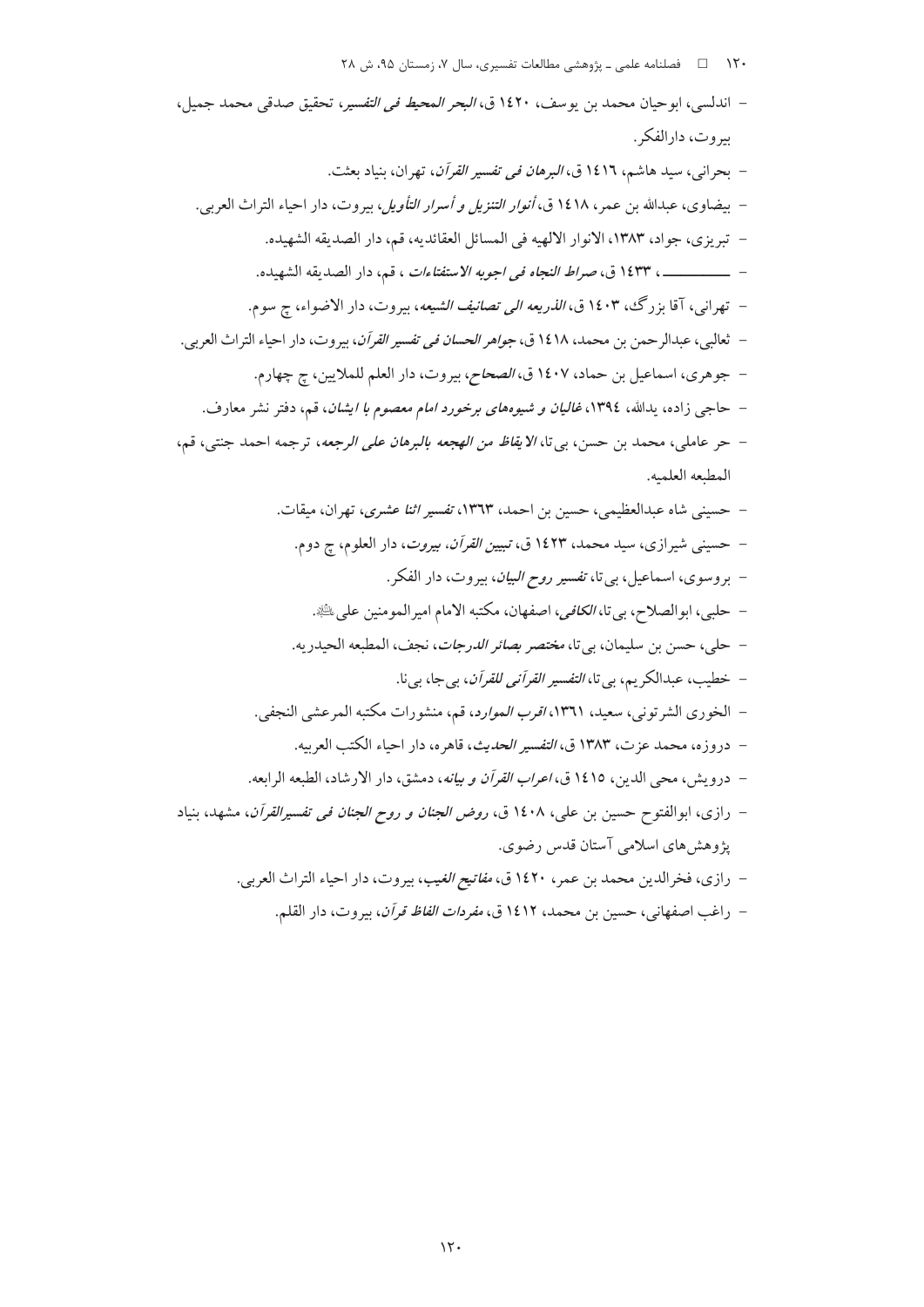تحلیل تطبیقی رویکرد فریقین در مسئله رجعت بر اساس آیه ۸۳ نمل ۔ □ ۱۲۱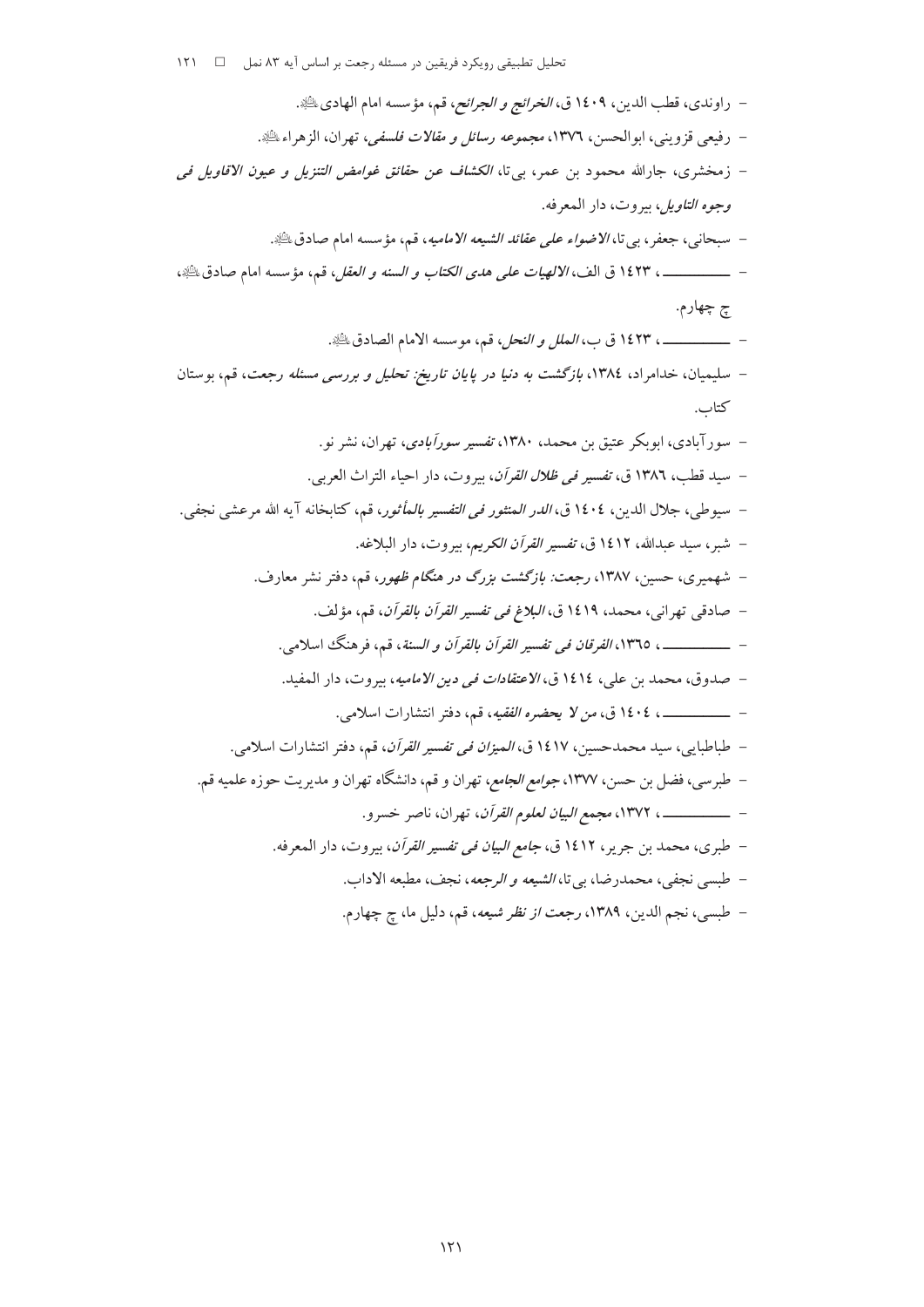– مجلسي، محمدباقر، ١٤٠٣ ق، ب*حار الانوار الجامعة لدرر اخبار الائمة الاطهار بثلث*ه، بيروت، مؤسسه الوفاء.